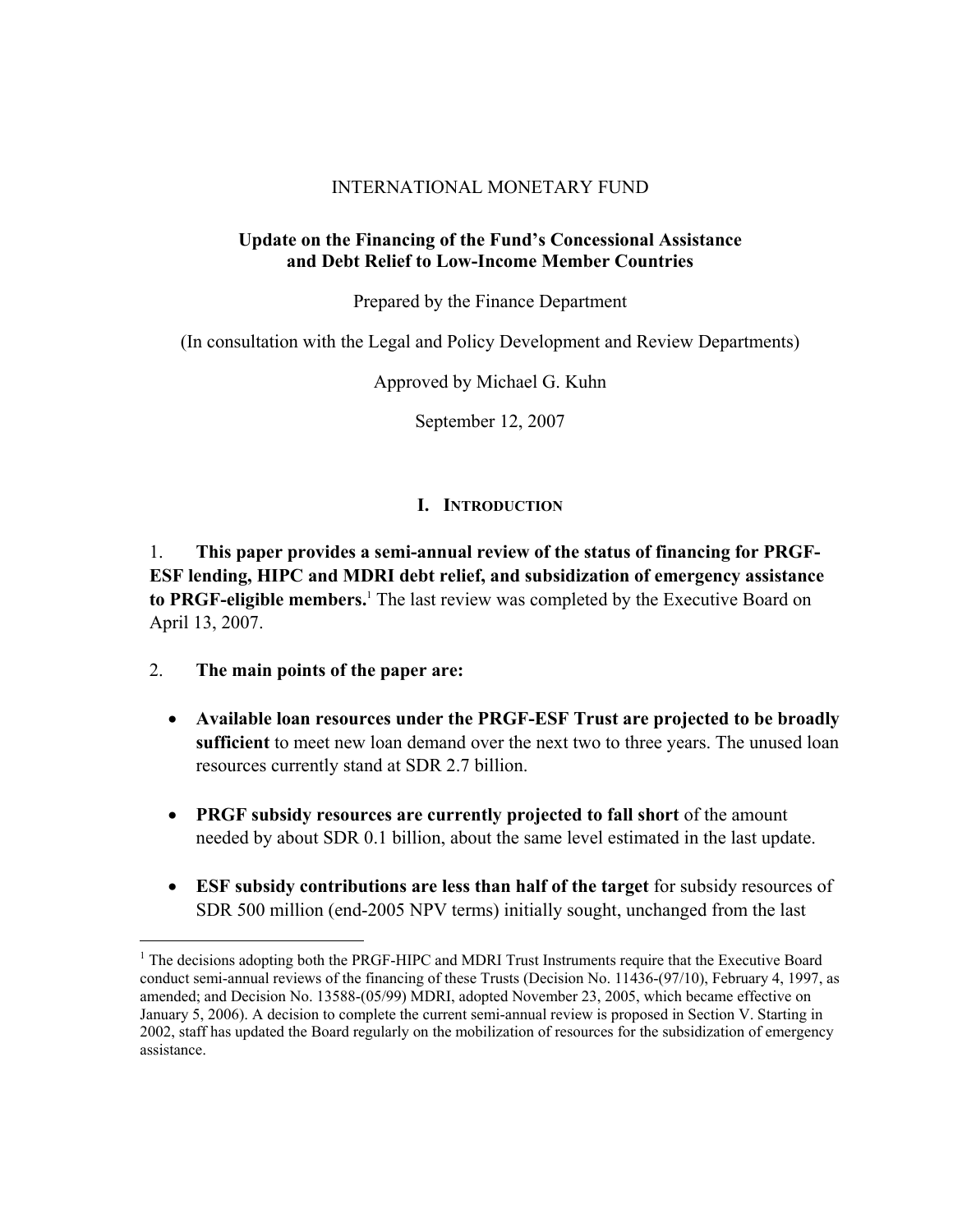update. The pledged contributions from ten countries have remained at about SDR 224 million in cash terms (or SDR 207 million in end-2005 NPV terms).

- **Subsidy resources for emergency assistance are currently estimated to be sufficient** to cover existing needs. However, additional contributions on the order of SDR 15–35 million would need to be mobilized to allow the Fund to meet expected future requests for emergency assistance on concessional terms.
- **Additional grant resources are needed for delivery by the Fund of HIPC and MDRI debt relief to the three protracted arrears cases** (Liberia, Somalia, and Sudan). In light of Liberia's strengthened cooperation with the Fund, Fund management has proposed a financing package to mobilize the necessary resources for proceeding with arrears clearance and debt relief for Liberia.

# **II. FINANCING OF PRGF-ESF OPERATIONS**

## **Loan Resources**

 $\overline{a}$ 

3. **Available loan resources for PRGF-ESF lending stood at SDR 2.7 billion as of end-June 2007, an increase of about SDR 0.2 billion from the last update**. During the first half of 2007, the Board approved two new PRGF arrangements (for Burkina Faso and the Gambia), totaling the equivalent of SDR 20 million. In the meantime, the PRGF arrangements with Bangladesh and Honduras expired without full disbursements of the committed amounts. The undrawn balances for both cases totaled SDR 114 million. In addition, on April 11, 2007, the Executive Board approved a request from the Kenyan authorities to reduce the amount of access under the current PRGF arrangement by SDR 75 million. To date, no country has requested assistance under the ESF.

4. **Based on current projections, available loan resources would likely be sufficient to cover demand for new PRGF-ESF arrangements over the next two to three years**  (Table 1). Country-specific projections—excluding the three protracted arrears cases (Liberia, Somalia, and Sudan)<sup>2</sup>—suggest that demand for PRGF loans through end-2007 could range from SDR 0.2 billion to SDR 0.6 billion, depending on progress toward a new PRGF-supported program by a large quota country. Total demand for new PRGF commitments in 2008 remains uncertain, but could amount to close to SDR 1 billion,

 $2$  Zimbabwe has protracted arrears to the PRGF-ESF Trust but is not discussed in this paper because it is currently not PRGF-eligible, as it was removed from the list of PRGF-eligible countries by Executive Board Decision No. 12582-(01/99), adopted September 24, 2001.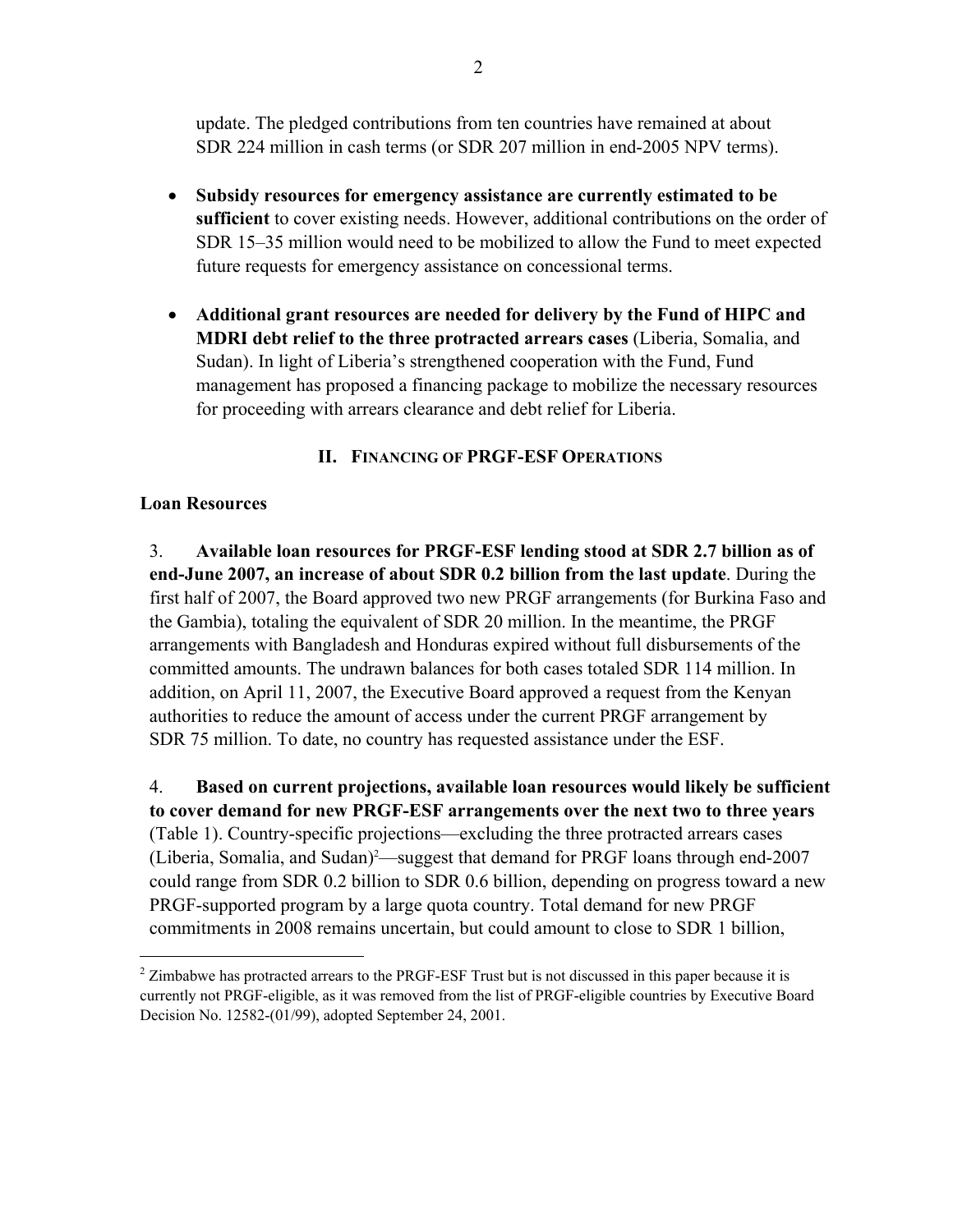assuming that possible requests for PRGF arrangements by several large quota countries will materialize. In addition, in view of recent turmoil in global financial markets and its implications for global liquidity and growth, additional requests for financial assistance from the Fund could be forthcoming.

Table 1. Loan Resources of the PRGF-ESF Trust

| (In billions of SDRs; as of end-June 2007) |      |  |  |
|--------------------------------------------|------|--|--|
| Available Ioan resources                   | 2.7  |  |  |
| Total loan resources                       | 15.8 |  |  |
| Commitments to borrowers                   | 13.0 |  |  |
| Of which: disbursed                        | 12.7 |  |  |
| Projected demand for PRGF loans 1/         | 1.6  |  |  |
| Remainder of 2007                          | 0.6  |  |  |
| 2008                                       | 0.9  |  |  |
| Remaining loan resources                   | 1.1  |  |  |
| Potential demand 2/                        | 1.0  |  |  |
| Liberia                                    | 0.2  |  |  |
| Somalia                                    | 0.2  |  |  |
| Sudan                                      | 0.6  |  |  |
| Memorandum item:<br>New loan resources 3/  | ი ⁊  |  |  |

1/ Do not include potential augmentations under existing PRGF arrangements. 2/ Assuming PRGF access equivalent to the exceptional

limit of 185 percent of quota under the 11th General Review.

3/ Pledged by France in the context of the ESF.

5. **Available loan resources would be exhausted more rapidly, however, should the three countries with protracted arrears to the Fund settle their arrears and request new PRGF arrangements**. Under the current PRGF exceptional access limit of 185 percent of quota, PRGF loan resources of about SDR 1 billion would be needed for these cases. While the timing of arrears clearance by the three countries remains difficult to predict, it is important the Fund be in a position to meet the needs of these countries when they are ready to settle their arrears and request new PRGF arrangements.

#### **PRGF Subsidy Resources**

6. **Available subsidy resources are estimated to amount to SDR 1.2 billion as of end-June 2007** (Table 2). These resources include subsidies currently held in the PRGF-ESF and PRGF-HIPC Trusts, projected additional inflows to both Trusts, and the G-8 additional subsidy contribution of SDR 100 million committed to the PRGF-ESF Trust to maintain the Fund's concessional lending capacity in the context of the MDRI. While resources in the PRGF-ESF Subsidy Account are available to subsidize both PRGF and ESF loans, for analytical and presentational purposes, the discussion in this section does not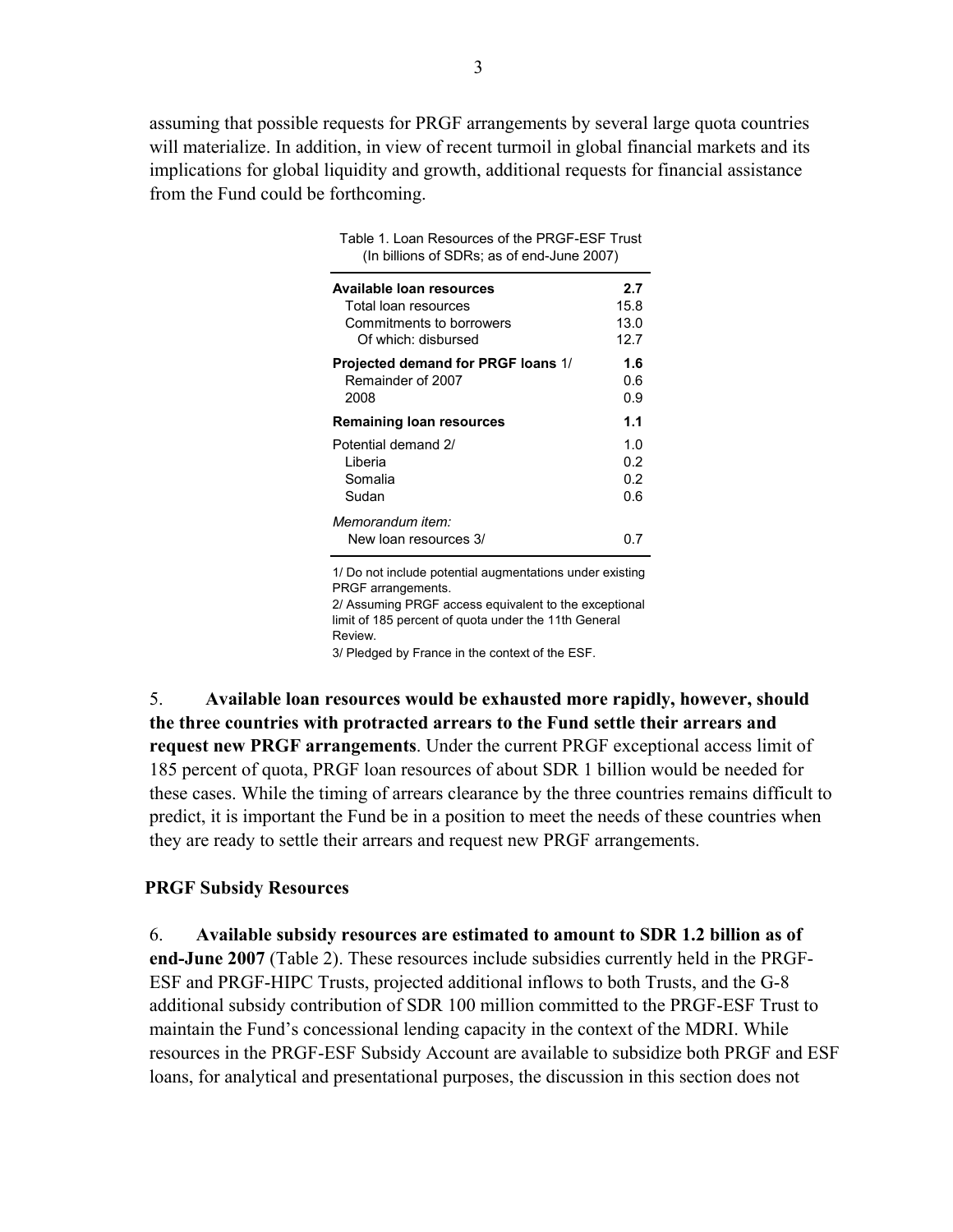include ESF-related subsidy contributions to this account, which are discussed separately below.

> Table 2. PRGF Subsidy Requirements and Availability (In billions of SDRs; as of end-June 2007)

| <b>Subsidy requirements</b>     | 1.3   |
|---------------------------------|-------|
| Available resources 1/          | 1.2   |
| <b>PRGF-FSF Trust</b>           | 1 በ   |
| PRGF-HIPC Trust 2/              | 0.1   |
| Projected additional inflows 3/ | 0.1   |
| Projected balance/(shortfall)   | (0.1) |

1/ Excludes subsidy contributions pledged for the ESF, but includes the G-8 contribution of SDR 100 million in the context of the MDRI. 2/ Excludes the HIPC sub-account balance which is

earmarked for HIPC assistance only. 3/ In end-June 2007 NPV terms; mainly reflects interest income on bilateral deposit agreements with the PRGF-HIPC Trust.

#### 7. **Staff's current projections indicate that subsidy resources of about**

**SDR 1.3 billion would be needed to fully subsidize available PRGF loan resources**. This would imply a shortfall in subsidy resources of about SDR 0.1 billion in end-June 2007 NPV terms, broadly unchanged from the last update. This estimate does not take into account the pledged contributions to the PRGF-HIPC Trust in the 1999–2000 fund-raising exercise that have not yet been received, amounting to SDR 32 million (Table 3). It is important that these contributions be received as soon as possible to help ensure that PRGF-HIPC operations are fully funded.

Table 3. Pending Contributions to the PRGF-HIPC Trust (In millions of SDRs "as needed"; as of end-June 2007) 1/

|                   |      | Total              | 32.2 |
|-------------------|------|--------------------|------|
| <b>Bahrain</b>    | 0.9  | Maldives           | 0.0  |
| Trinidad & Tobago | 1.6  | Vanuatu            | 0.1  |
| Gabon 2/          | 1.9  | Grenada            | 0.1  |
| Argentina 2/      | 6.4  | Lebanon            | 0.4  |
| Venezuela         | 20.4 | Dominican Republic | 0.5  |
|                   |      |                    |      |

1/ The term "as needed" refers to the nominal sum of concessional assistance taking into account the profile of subsidy needs associated with PRGF lending and the provision of HIPC assistance, respectively.

2/ Remaining balances.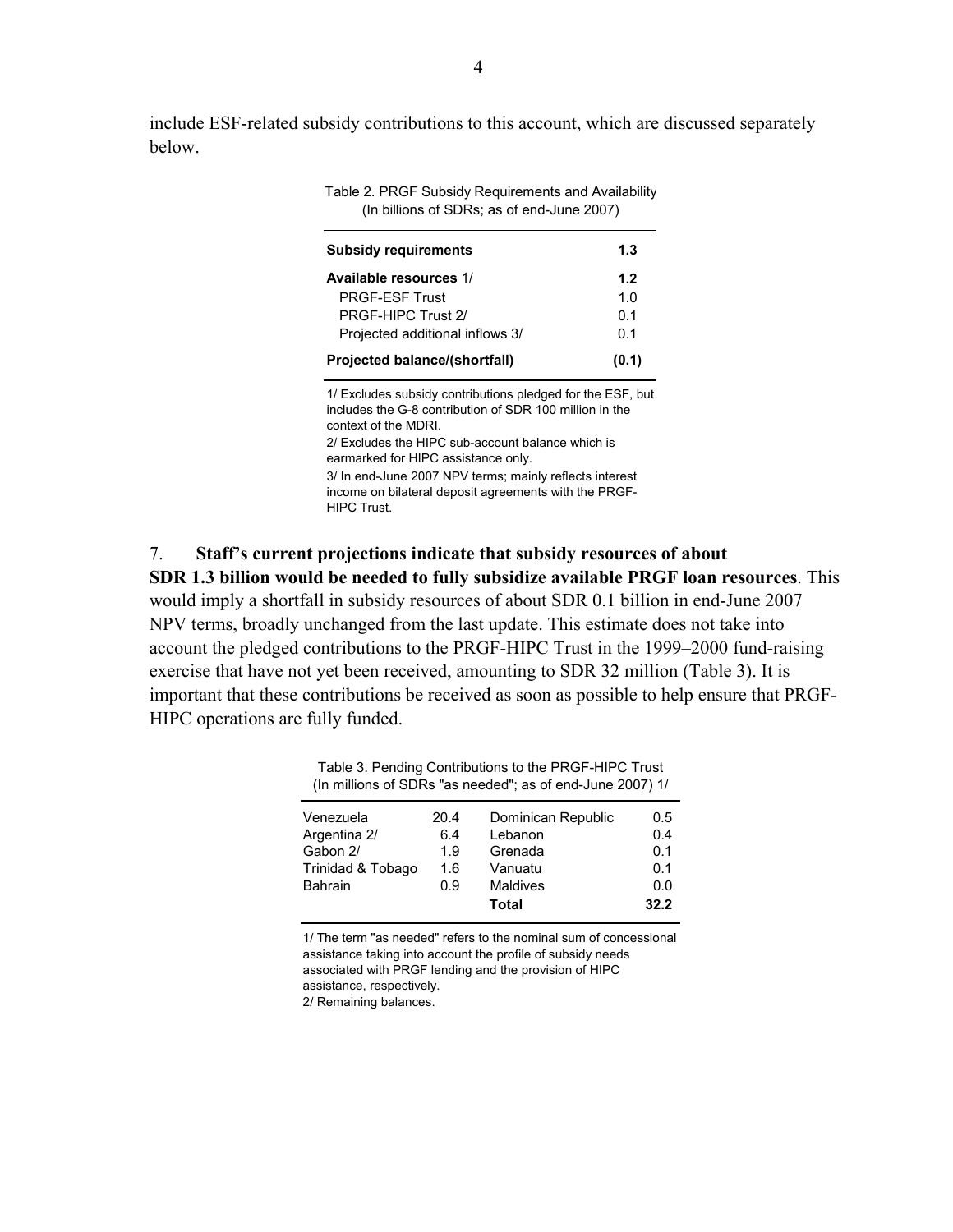#### **ESF Subsidy Contributions**

8. **Since the establishment of the ESF in 2005, pledged subsidy contributions by ten countries have amounted to SDR 224 million in cash terms, unchanged from the**  last update (Table 4).<sup>3</sup> This remains less than half of the target for subsidy resources initially sought by the Fund.<sup>4</sup> While no country has yet requested assistance under the ESF, demand for ESF loans could materialize quickly if the global conditions turn less benign. To this end, it is important that additional subsidy contributions be forthcoming to fulfill the initial target and allow the Fund to provide such assistance to eligible countries in a timely manner.

| (In millions of currency units; as of end-June 2007) |          |                             |            |          |                      |                                         |
|------------------------------------------------------|----------|-----------------------------|------------|----------|----------------------|-----------------------------------------|
|                                                      | Date of  | Form of                     |            |          | Contribution pledged |                                         |
|                                                      | pledge   | contribution                |            | (Amount) |                      | (SDR equivalent) 1/ (NPV equivalent) 2/ |
| Canada                                               | 11/28/05 | Grant                       | CAN\$      | 25.0     | 14.3                 | 14.6                                    |
| France                                               | 12/16/05 | Concessional Loan           | US\$       | 30.0     | 19.8                 | $16.3 \frac{3}{2}$                      |
| Japan                                                | 11/28/05 | Grant                       | SDR.       | 20.0     | 20.0                 | 18.0                                    |
| Norway                                               | 2/22/06  | Grant                       | <b>SDR</b> | 24.7     | 24.7                 | 22.5                                    |
| Oman                                                 | 3/19/06  | Grant                       | <b>SDR</b> | 3.0      | 3.0                  | 2.9                                     |
| <b>Russian Federation</b>                            | 1/30/06  | Grant                       | <b>SDR</b> | 30.0     | 30.0                 | 26.9                                    |
| Saudi Arabia                                         | 3/7/06   | <b>Investment Agreement</b> | <b>SDR</b> | 40.04/   | 40.04/               | 40.0                                    |
| Spain                                                | 4/24/06  | Grant                       | <b>SDR</b> | 5.3      | 5.3                  | 5.1                                     |
| Trinidad and Tobago                                  | 8/25/06  | Deposit Agreement           | <b>SDR</b> | 0.84/    | 0.84/                | 0.8                                     |
| United Kingdom                                       | 11/23/05 | Grant                       | £          | 50.0     | 66.1                 | 59.5                                    |
| Total                                                |          |                             |            |          | 224.0                | 206.6                                   |

| Table 4. ESF Subsidy Contributions                  |  |
|-----------------------------------------------------|--|
| In millions of currency units; as of end-June 2007) |  |

1/ Calculated using the exchange rate of end-June 2007.

2/ In end-2005 NPV terms.

1

3/ Tentative estimate; subject to finalization of commitment.

4/ Reflecting net investment income (in end-2005 NPV terms) to be generated from investment/deposit agreements.

## **PRGF-ESF Trust Reserve Account**

9. **The Reserve Account provides security to PRGF-ESF Trust lenders in the event of a delay or non-repayment by PRGF-ESF borrowers.** The Account has been financed by reflows of Structural Adjustment Facility (SAF) and Trust Fund repayments and investment returns on the balance held in the Account. The balances in the Reserve

<sup>&</sup>lt;sup>3</sup> These contributions have been, or will be, placed in the PRGF-ESF Subsidy Account to subsidize both PRGF and ESF loans, with the exception of the contributions from Canada and Norway, which have been placed in the ESF Subsidy Account to subsidize exclusively ESF lending.

<sup>&</sup>lt;sup>4</sup> When the ESF was established, it was considered appropriate to initially secure financing sufficient to cover the projected demand for ESF loans of SDR 2 billion and subsidy resources of SDR 0.5 billion (in end-2005 NPV terms) for a five-year period. See *Establishment of an Exogenous Shocks Facility under the Poverty Reduction and Growth Facility Trust* (10/4/05).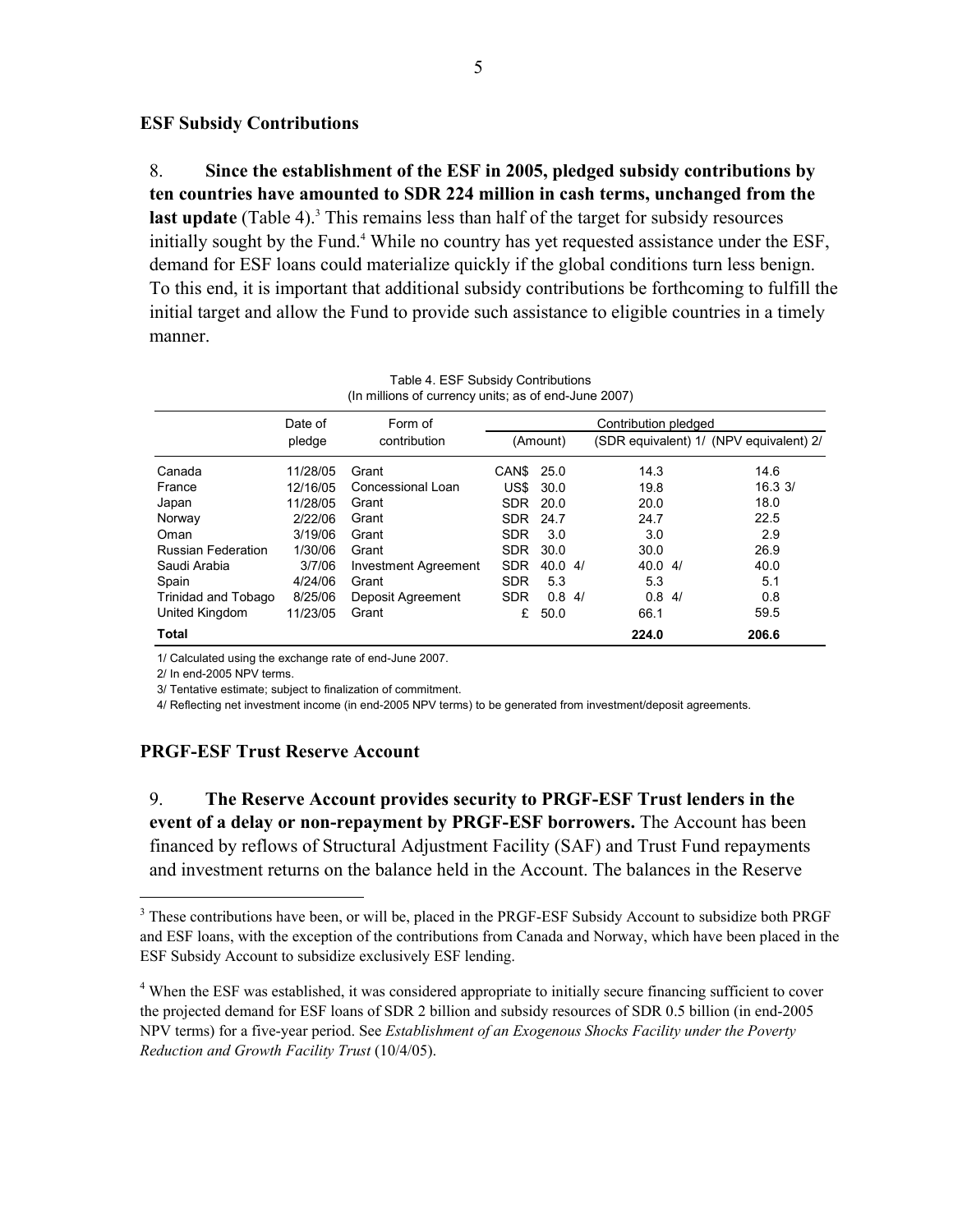Account amounted to SDR 3.4 billion as of end-June 2007, representing a substantial multiple of projected PRGF repayments falling due in the coming 12 months (Table 5).<sup>5</sup>

|                                                          | Reserve Account PRGF-ESF Trust |             | Reserve coverage   |  |
|----------------------------------------------------------|--------------------------------|-------------|--------------------|--|
|                                                          | balance                        | obligations | ratio (In percent) |  |
|                                                          | (A)                            | (B)         | (A)/(B)            |  |
| 1988                                                     | 169                            | 103         | 164.1              |  |
| 1989                                                     | 272                            | 510         | 53.3               |  |
| 1990                                                     | 395                            | 795         | 49.7               |  |
| 1991                                                     | 513                            | 1,320       | 38.9               |  |
| 1992                                                     | 630                            | 1,786       | 35.3               |  |
| 1993                                                     | 793                            | 2.005       | 39.6               |  |
| 1994                                                     | 1,009                          | 2,786       | 36.2               |  |
| 1995                                                     | 1,336                          | 3,919       | 34.1               |  |
| 1996                                                     | 1,716                          | 4.446       | 38.6               |  |
| 1997                                                     | 2,093                          | 4,892       | 42.8               |  |
| 1998                                                     | 2,345                          | 5,421       | 43.3               |  |
| 1999                                                     | 2.548                          | 5,820       | 43.8               |  |
| 2000                                                     | 2.714                          | 5,773       | 47.0               |  |
| 2001                                                     | 2.917                          | 5,971       | 48.9               |  |
| 2002                                                     | 3.079                          | 6,636       | 46.4               |  |
| 2003                                                     | 3,115                          | 6,703       | 46.5               |  |
| 2004                                                     | 3,174                          | 6,632       | 47.9               |  |
| 2005                                                     | 3,285                          | 6,185       | 53.1               |  |
| 2006                                                     | 3,392                          | 3,656 2/    | 92.8               |  |
| End-June 2007                                            | 3,440                          | 3,714       | 92.6               |  |
| Memorandum item:                                         |                                |             |                    |  |
| Projected PRGF repayments in July 2007- June 2008<br>381 |                                |             |                    |  |

Table 5. PRGF-ESF Trust—Reserve Account Coverage 1/ (In millions of SDRs)

1/ Excludes associated loans of SDR 49.5 million from the Saudi Fund for Development (SFD), the risk of which is borne by the SFD, overdue Trust Fund obligations (SDR 119 million), and overdue SAF obligations (SDR 10 million). 2/ The sharp drop from 2005 reflects early repayments arising from the delivery of HIPC and MDRI debt relief which reduced total PRGF credit outstanding by about 40 percent.

## 10. **The Executive Board earlier considered the modalities of the Fund's concessional operations involving the use of the Reserve Account of the PRGF-ESF**

<sup>&</sup>lt;sup>5</sup> As of end-June 2007, Zimbabwe's arrears to the PRGF-ESF Trust had necessitated repayments of SDR 76 million from the Reserve Account to PRGF-ESF Trust lenders. The Reserve Account will be replenished when Zimbabwe settles its arrears to the PRGF-ESF Trust. In addition, the resources received in repayment of remaining overdue obligations to the SAF and Trust Fund will also be transferred to the Reserve Account once these arrears are settled.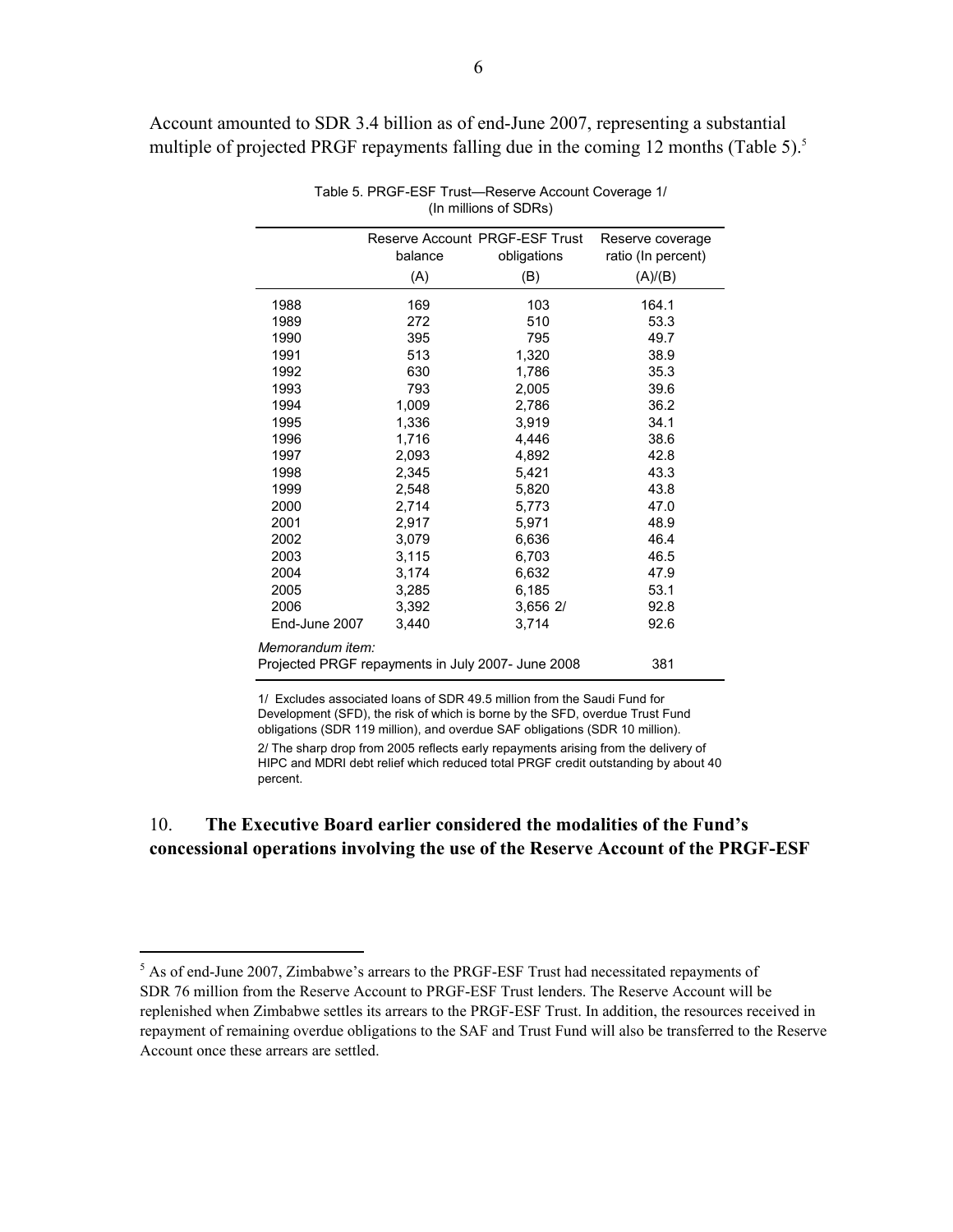**Trust over the medium term.**<sup>6</sup> Most Directors were of the view that staff's proposed approach of maintaining the current framework for future PRGF financing would seem appropriate and should be pursued. Under this approach, it is envisaged that, beyond the interim PRGF period, resources needed for financing loan principal would continue to be provided by bilateral creditors as under the current PRGF-ESF Trust, while subsidy resources would be made available from the Reserve Account.<sup>7</sup> Staff's estimates suggest that available Reserve Account resources could subsidize annual lending of about SDR 0.7 billion in perpetuity, starting in  $2009$ ,<sup>8</sup> on the assumption that the Fund will not seek reimbursement of the GRA for the cost of administrating the PRGF-ESF Trust.<sup>9</sup> The resumption of such reimbursement will reduce the Reserve Account's capacity to subsidize concessional lending. For instance, a reimbursement of SDR 50 million per annum (similar to levels of expenses observed in recent years) would lower the Reserve Account's annual subsidized lending capacity from SDR 0.7 billion to about SDR 0.5 billion in perpetuity.

11. **In the discussion of developing a new income model for the Fund, the Board considered whether to resume reimbursement of the GRA for the administrative expenses of the PRGF-ESF Trust**. Most Directors supported the resumption of such reimbursement, but also considered it crucial that alternative sources of funding be found in the event that the capacity of the PRGF-ESF Trust for subsidized lending proves insufficient following the resumption of reimbursement. These Directors also endorsed further analysis of broadening the investment mandate of the PRGF-ESF Trust as a means to cushion the impact on lending capacity from resuming reimbursement. A number of Directors were not in favor of resuming reimbursement, noting—among other factors—the public good function of PRGF-related lending, the uncertainty of donor support, and the importance of maintaining the crucial role of the Fund in low-income countries.

<sup>6</sup> See *Review of Financing of the Fund's Concessional Assistance and Debt Relief to Low-Income Member Countries* (3/22/06), and *The G-8 Debt Cancellation Proposal and its Implications for the Fund—Further Considerations* (9/19/05, paragraph 53).

 $<sup>7</sup>$  The PRGF–ESF Trust Instrument would have to be amended to allow for the use of resources in the Reserve</sup> Account to subsidize PRGF-ESF lending.

<sup>&</sup>lt;sup>8</sup> These projections are based on the assumption that SDR interest rates will rise gradually from the present levels to 5.0 percent per annum by 2011 and beyond. At this lending level, the reserve coverage ratio would remain well above the historical average of 40 percent.

<sup>&</sup>lt;sup>9</sup> The Executive Board decided not to seek reimbursement for the cost of administering the PRGF-ESF Trust to the GRA for FY1998–2004, and has subsequently renewed this decision on an annual basis. As there are currently no resources in the SDA, the resources to be transferred from the SDA for reimbursement of administrative expenses to the GRA would be obtained by transferring the needed amount from the PRGF-ESF Trust Reserve Account (see Decision No. 8760 (87/176), adopted 12/18/87).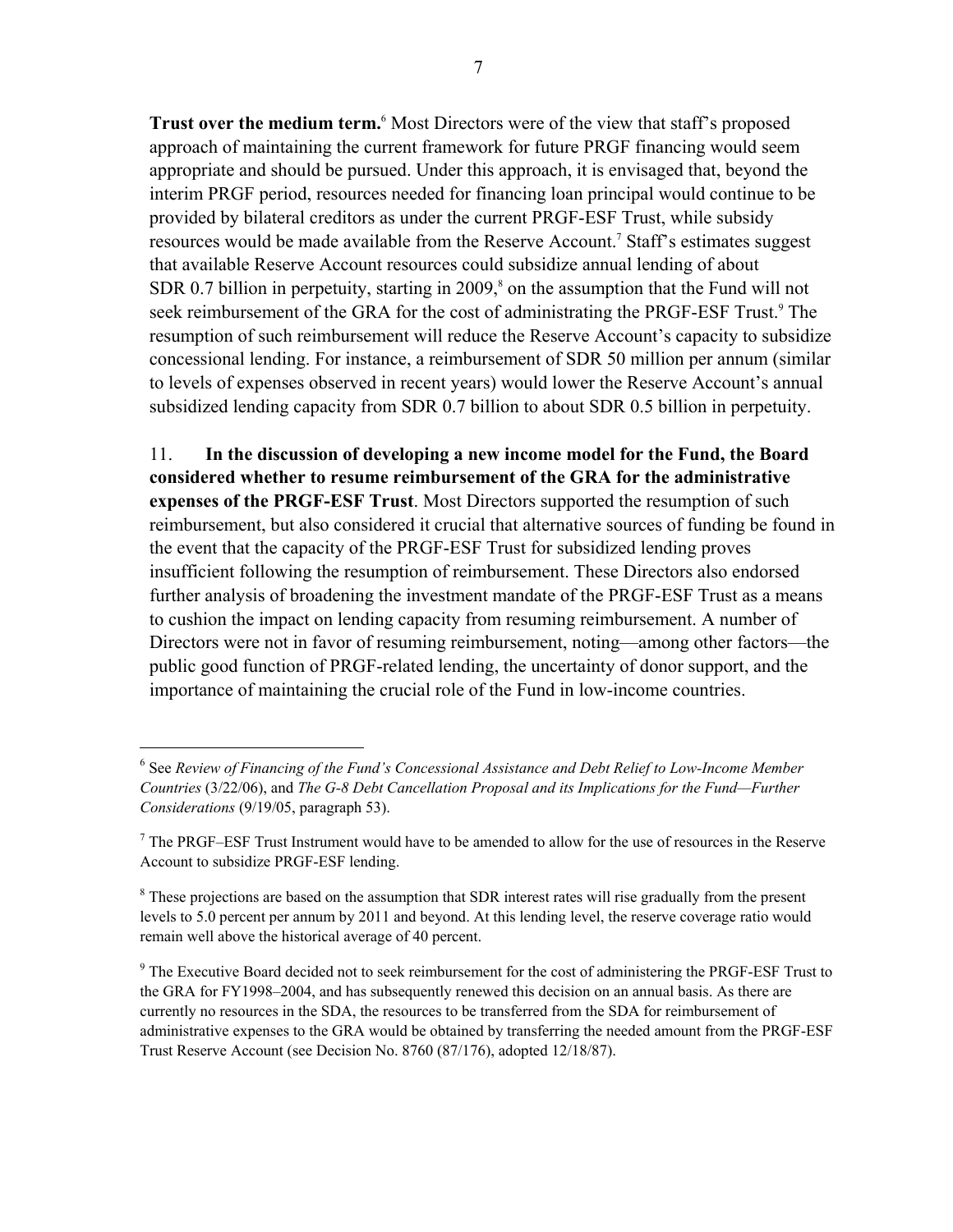#### **III. FINANCING OF HIPC AND MDRI DEBT RELIEF**

12. **The Fund has so far committed HIPC Initiative debt relief to 31 countries that have reached decision point, amounting to SDR 1.9 billion** (Table 6). Of these countries, 22 have reached completion point and received HIPC debt relief of SDR 1.7 billion. In addition, seven of the nine countries that have reached decision point (but not yet completion point) have benefited from HIPC interim assistance totaling SDR 18 million. Since the last update, Afghanistan has reached decision point, and no additional country has reached completion point.<sup>10</sup>

### 13. **The cost to the Fund of providing MDRI debt relief is estimated at about**

**SDR 2.6 billion, broadly in line with the previous estimates.**<sup>11</sup> These estimates exclude the newly identified ring-fenced  $HIPCs<sup>12</sup>$  and the three protracted arrears cases. Under this framework, qualifying members would receive 100 percent debt relief on the full stock of debt owed to the Fund at end-December 2004 that remains outstanding at the time the member qualifies for such debt relief and is not covered by HIPC Initiative assistance. The estimated cost would be covered by the resources in the MDRI-I and II Trusts of SDR 1.5 billion and SDR 1.12 billion, respectively. The Fund has so far delivered MDRI debt relief to 24 countries in an amount of SDR 2.3 billion (Table 7).<sup>13</sup> Since the last update, no additional country has qualified for or received MDRI debt relief.

1

<sup>10</sup> See *Initiative for Heavily Indebted Poor Countries (HIPC) and Multilateral Debt Relief Initiative (MDRI)— Status of Implementation* (8/30/07).

 $11$  At the time of the establishment of the MDRI, the overall cost of debt relief for eligible members was estimated at SDR 3.5 billion in end-2005 NPV terms. This would be financed by the resources in the MDRI-I and MDRI-II Trusts, as well as HIPC Initiative resources (estimated at SDR 0.8 billion). Excluding the latter, the net cost of the MDRI would amount to SDR 2.6 billion.

 $12$  These countries are Eritrea, Haiti, Kyrgyz Republic, and Nepal that were identified during the HIPC Initiative end-2004 ring-fencing exercise, and Afghanistan, that was added to the list of ring-fenced countries in April 2007.

<sup>&</sup>lt;sup>13</sup> Includes 22 countries that have reached HIPC completion point and two non-HIPCs, Cambodia and Tajikistan, with per capita income of US\$380 or less.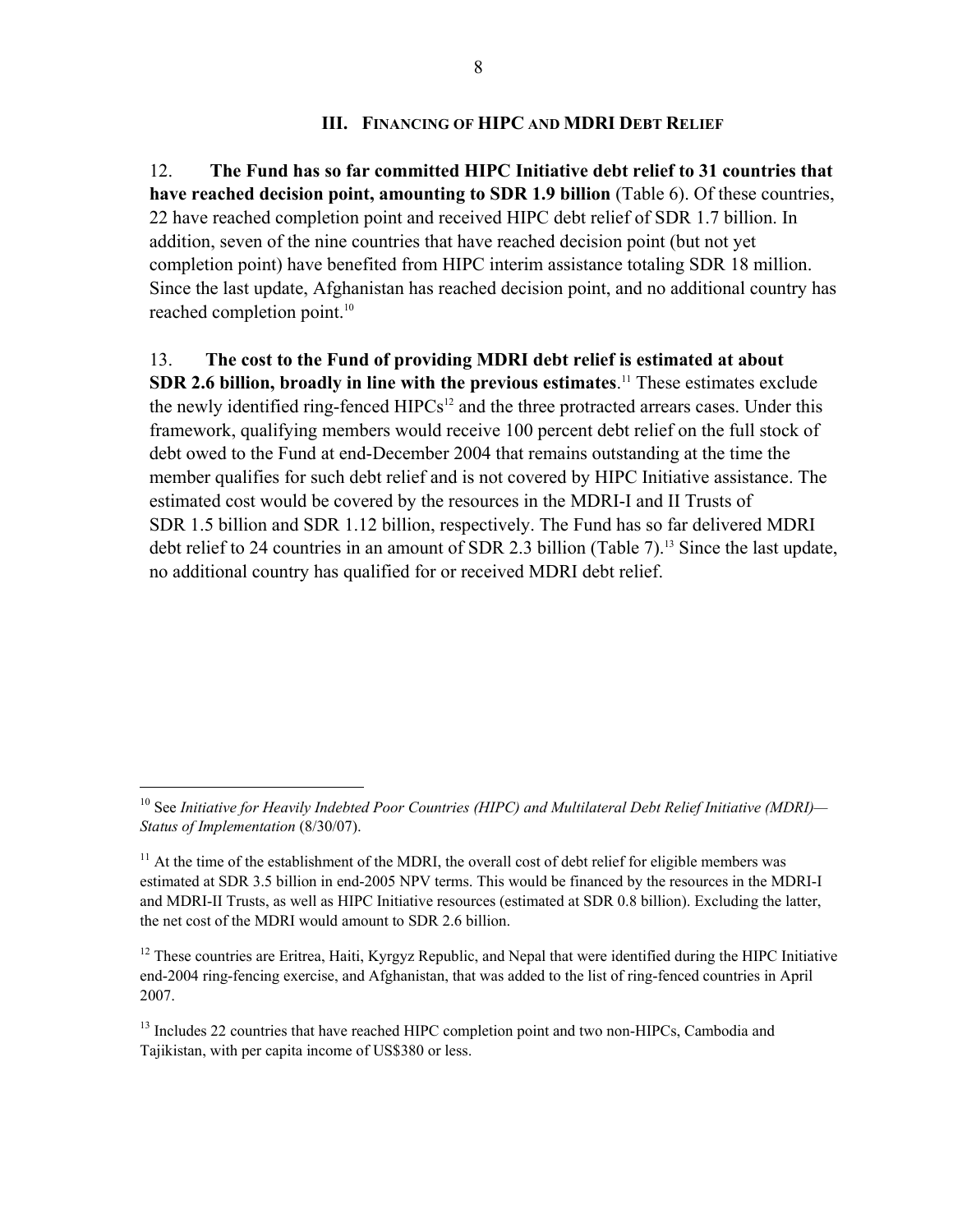|                |                                        | נברושט וט פווטווווווווווון ( |            |                          |              |
|----------------|----------------------------------------|------------------------------|------------|--------------------------|--------------|
|                |                                        | Decision                     | Completion | Amount                   | Amount       |
|                |                                        | point                        | point      | committed                | disbursed 1/ |
|                | <b>Completion point countries (22)</b> |                              |            | 1,557                    | 1,668        |
| 1              | Benin                                  | Jul. 2000                    | Mar. 2003  | 18                       | 20           |
| $\overline{2}$ | <b>Bolivia</b>                         | Feb. 2000                    | Jun. 2001  | 622/                     | 65           |
| 3              | <b>Burkina Faso</b>                    | Jul. 2000                    | Apr. 2002  | 44 2/                    | 46           |
| 4              | Cameroon                               | Oct. 2000                    | Apr. 2006  | 29                       | 34           |
| 5              | Ethiopia                               | Nov. 2001                    | Apr. 2004  | 45                       | 47           |
| 6              | Ghana                                  | Feb. 2002                    | Jul. 2004  | 90                       | 94           |
| $\overline{7}$ | Guyana                                 | Nov. 2000                    | Dec. 2003  | 57 2/                    | 60           |
| 8              | Honduras                               | Jun. 2000                    | Apr. 2005  | 23                       | 26           |
| 9              | Madagascar                             | Dec. 2000                    | Oct. 2004  | 15                       | 16           |
| 10             | Malawi                                 | Dec. 2000                    | Aug. 2006  | 33                       | 37           |
| 11             | Mali                                   | Sep. 2000                    | Mar. 2003  | 46 2/                    | 49           |
| 12             | Mauritania                             | Feb. 2000                    | Jun. 2002  | 35                       | 38           |
| 13             | Mozambique                             | Apr. 2000                    | Sep. 2001  | 107 2/                   | 108          |
| 14             | Nicaragua                              | Dec. 2000                    | Jan. 2004  | 64                       | 71           |
| 15             | Niger                                  | Dec. 2000                    | Apr. 2004  | 31                       | 34           |
| 16             | Rwanda                                 | Dec. 2000                    | Apr. 2005  | 47                       | 51           |
| 17             | São Tomé and Príncipe                  | Dec. 2000                    | Mar. 2007  | 1                        | $-3/$        |
| 18             | Senegal                                | Jun. 2000                    | Apr. 2004  | 34                       | 38           |
| 19             | Sierra Leone                           | Mar. 2002                    | Dec. 2006  | 100                      | 107          |
| 20             | Tanzania                               | Apr. 2000                    | Nov. 2001  | 89                       | 96           |
| 21             | Uganda                                 | Feb. 2000                    | May. 2000  | 120 2/                   | 122          |
| 22             | Zambia                                 | Dec. 2000                    | Apr. 2005  | 469                      | 508          |
|                | Decision point countries (9)           |                              |            | 305                      | 18           |
| 23             | Afghanistan                            | Jul. 2007                    | Floating   | $\overline{\phantom{0}}$ |              |
| 24             | Burundi                                | Aug. 2005                    | Floating   | 19                       | 0            |
| 25             | Chad                                   | May. 2001                    | Floating   | 14                       | 9            |
| 26             | Congo, Dem. Rep. of                    | Jul. 2003                    | Floating   | 228                      | 3            |
| 27             | Congo, Rep. of                         | Mar. 2006                    | Floating   | 6                        | --           |
| 28             | Gambia, The                            | Dec. 2000                    | Floating   | $\overline{2}$           | 0            |
| 29             | Guinea                                 | Dec. 2000                    | Floating   | 24                       | 5            |
| 30             | Guinea-Bissau                          | Dec. 2000                    | Floating   | 9                        | 1            |
| 31             | Haiti                                  | Nov. 2006                    | Floating   | 2                        | 0            |
|                | Pre-decision point countries (7)       |                              |            |                          |              |
| 32             | Central African Republic               |                              |            |                          |              |
| 33             | Comoros                                | .                            | .          | $\cdots$                 | $\cdots$     |
| 34             | Côte d'Ivoire 4/                       | $\ddotsc$                    | $\cdots$   | $\ddotsc$                | .            |
|                |                                        | .                            | .          | .                        | $\cdots$     |
| 35<br>36       | Eritrea                                | $\cdots$                     |            | .                        | .            |
| 37             | Kyrgyz Republic<br>Nepal               | $\cdots$                     | $\cdots$   | .                        | .            |
| 38             |                                        |                              | .          | .                        |              |
|                | Togo                                   |                              | $\cdots$   | .                        | .            |
|                | Protracted arrears cases (3)           |                              |            |                          |              |
| 39             | Liberia                                | .                            |            | .                        |              |
| 40             | Somalia                                | $\cdots$                     | $\cdots$   | $\cdots$                 | .            |
| 41             | Sudan                                  |                              | .          | $\ddotsc$                | .            |
| Total          |                                        |                              |            | 1,8785/                  | 1,687        |

1/ Includes interest on amounts committed under the enhanced HIPC Initiative.

2/ Includes commitment under the original HIPC Initiative.

3/ The committed topping-up assistance will be disbursed upon receipt of satisfactory financing assurances.

4/ Côte d'Ivoire reached the decision point under the original HIPC Initiative in March 1998, but did not reach the completion point, nor has it reached the decision point under the enhanced HIPC Initiative.

5/ Including SDR 17 million committed to Côte d'Ivoire under the original HIPC Initiative.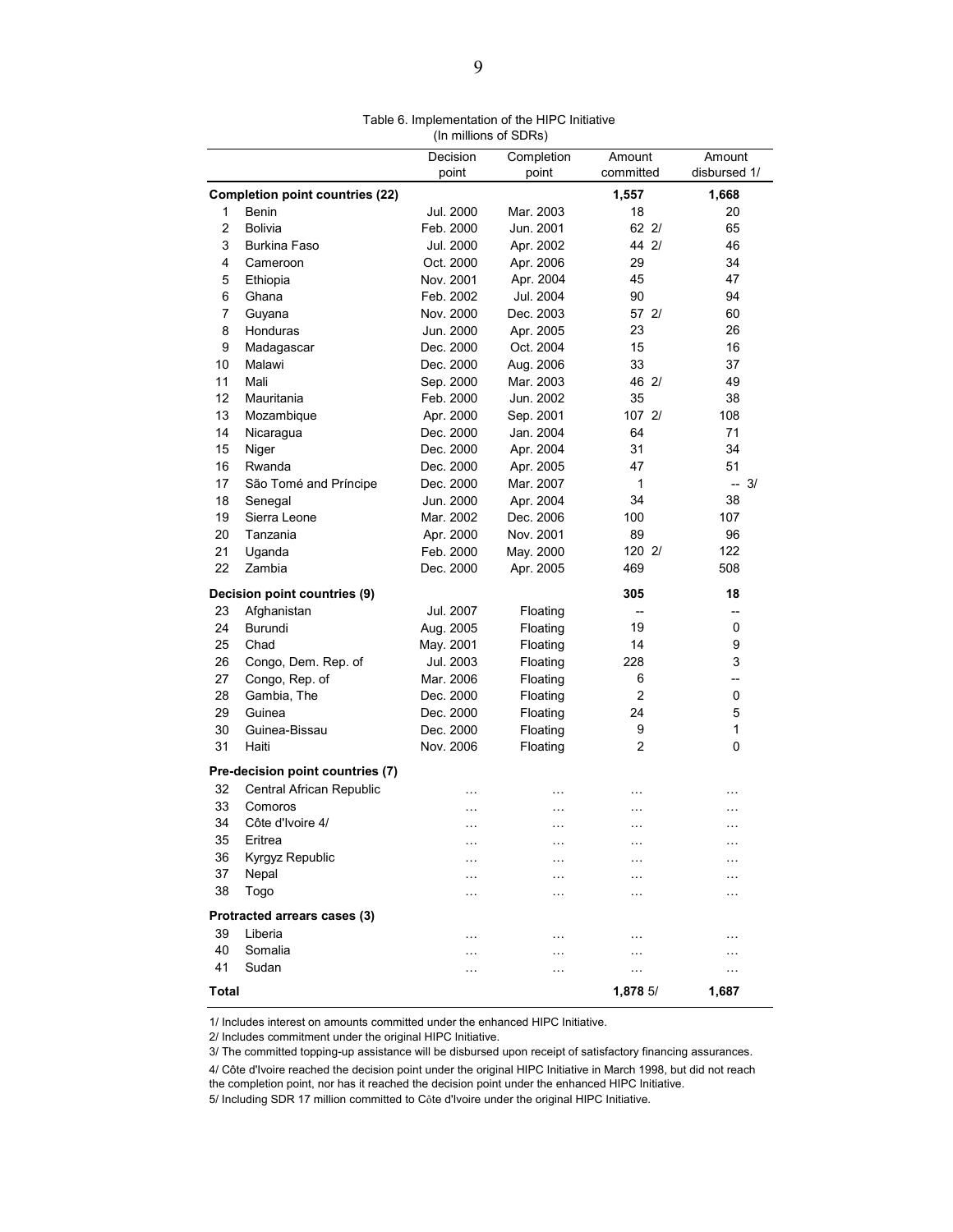|                |                            | Delivery  | Fund credit from                   | Financed by                             | Remaining               |                          | Financed by    |
|----------------|----------------------------|-----------|------------------------------------|-----------------------------------------|-------------------------|--------------------------|----------------|
|                |                            | date      | disbursements<br>prior to end-2004 | <b>HIPC</b> umbrella<br>sub-accounts 1/ | MDRI-eligible<br>credit | <b>MDRI-I</b>            | <b>MDRI-II</b> |
|                |                            |           | (A)                                | (B)                                     | (C=A-B=D+E)             | Trust<br>(D)             | Trust          |
|                |                            |           |                                    |                                         |                         |                          | (E)            |
|                | <b>HIPC countries (22)</b> |           | 2,566                              | 397                                     | 2,169                   | 1,086                    | 1,083          |
| 1              | Benin                      | Jan. 2006 | 36                                 | 2                                       | 34                      |                          | 34             |
| $\overline{2}$ | Bolivia                    | Jan. 2006 | 161                                | 6                                       | 155                     | $\overline{\phantom{a}}$ | 155            |
| 3              | <b>Burkina Faso</b>        | Jan. 2006 | 62                                 | 5                                       | 57                      | 57                       |                |
| 4              | Cameroon                   | Apr. 2006 | 173                                | 24                                      | 149                     |                          | 149            |
| 5              | Ethiopia                   | Jan. 2006 | 112                                | 32                                      | 80                      | 80                       |                |
| 6              | Ghana                      | Jan. 2006 | 265                                | 45                                      | 220                     | 220                      |                |
| 7              | Guyana                     | Jan. 2006 | 45                                 | 13                                      | 32                      | $\overline{\phantom{0}}$ | 32             |
| 8              | Honduras                   | Jan. 2006 | 107                                | 9                                       | 98                      | $\overline{\phantom{a}}$ | 98             |
| 9              | Madagascar                 | Jan. 2006 | 137                                | 9                                       | 128                     | 128                      |                |
| 10             | Malawi                     | Sep. 2006 | 38                                 | 23                                      | 15                      | 15                       |                |
| 11             | Mali                       | Jan. 2006 | 75                                 | 13                                      | 62                      | 62                       |                |
| 12             | Mauritania                 | Jun. 2006 | 33                                 | 3                                       | 30                      |                          | 30             |
| 13             | Mozambique                 | Jan. 2006 | 107                                | 24                                      | 83                      | 83                       |                |
| 14             | Nicaragua                  | Jan. 2006 | 140                                | 49                                      | 92                      |                          | 92             |
| 15             | Niger                      | Jan. 2006 | 78                                 | 18                                      | 60                      | 60                       |                |
| 16             | Rwanda                     | Jan. 2006 | 53                                 | 33                                      | 20                      | 20                       |                |
| 17             | São Tomé and Príncipe      | Mar. 2007 | 1                                  | $\overline{\phantom{0}}$                | 1                       | 1                        |                |
| 18             | Senegal                    | Jan. 2006 | 100                                | 6                                       | 95                      |                          | 95             |
| 19             | Sierra Leone               | Dec. 2006 | 117                                | 41                                      | 77                      | 77                       |                |
| 20             | Tanzania                   | Jan. 2006 | 234                                | 27                                      | 207                     | 207                      |                |
| 21             | Uganda                     | Jan. 2006 | 88                                 | 12                                      | 76                      | 76                       |                |
| 22             | Zambia                     | Jan. 2006 | 403                                | $\overline{4}$                          | 398                     |                          | 398            |
|                | Non-HIPC countries (2) 2/  |           | 126                                |                                         | 126                     | 126                      |                |
| 23             | Cambodia                   | Jan. 2006 | 57                                 |                                         | 57                      | 57                       |                |
| 24             | Tajikistan, Rep. of        | Jan. 2006 | 69                                 |                                         | 69                      | 69                       |                |
| <b>Total</b>   |                            |           | 2,692                              | 397                                     | 2,295                   | 1,212                    | 1,083          |

| Table 7. Debt Relief Following Implementation of the MDRI |                       |  |  |
|-----------------------------------------------------------|-----------------------|--|--|
|                                                           | (In millions of SDRs) |  |  |

1/ Balances outstanding at the time of MDRI debt relief.

2/ Non-HIPCs but qualified for MDRI debt relief with a per capita income below the US\$380 threshold.

#### **Decision and Pre-Decision Point HIPCs**<sup>14</sup>

 $\overline{a}$ 

## 14. **The cost of providing HIPC-MDRI debt relief to the 16 decision and predecision point HIPCs is estimated at SDR 0.7 billion**. Of this amount, the cost for the

<sup>&</sup>lt;sup>14</sup> Decision point HIPCs refer to those that have already reached HIPC Initiative decision point but not yet completion point (Afghanistan, Burundi, Chad, the Democratic Republic of the Congo, Republic of Congo, the Gambia, Guinea, Guinea-Bissau, and Haiti). Pre-decision point cases refer to those that have not yet reached decision point (Eritrea, the Central African Republic, Comoros, Côte d'Ivoire, Kyrgyz Republic, Nepal, and Togo).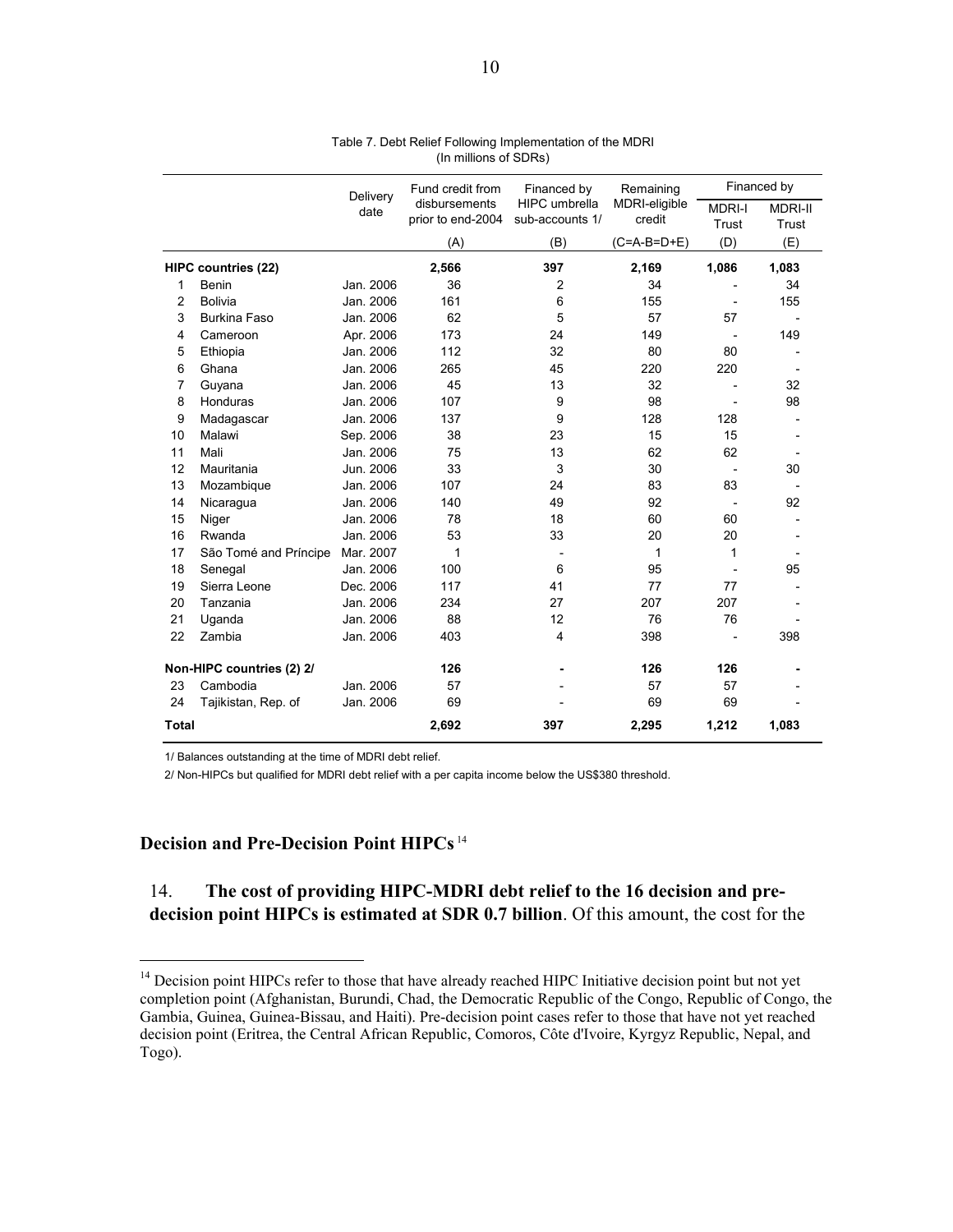nine countries that have already reached the HIPC Initiative decision point would amount to SDR 0.6 billion, while the cost for the seven cases that have not yet reached decision point would be about SDR 0.1 billion. For presentational and analytical purposes, these costs do not include those associated with the three protracted arrears cases, which are discussed in a separate section below.

15. **Among the above countries, the cost of HIPC-MDRI debt relief to the five ringfenced HIPCs would amount to SDR 12 million, as compared to SDR 80 million estimated in the last update.** The reduction in the estimated cost reflects two developments. First, the Kyrgyz Republic is now excluded from the cost estimates, as the authorities indicated in early 2007 that they did not wish to avail themselves of debt relief under the HIPC Initiative. Second, the estimated cost of debt relief for Nepal was reduced, reflecting changes in the outlook for this country.

16. **Available resources appear sufficient to finance debt relief to the above HIPCs** (Table 8).15 However, it should be noted that the cost of providing debt relief to the newly identified ring-fenced HIPCs was not included in the original HIPC-MDRI financing framework. While resources in the HIPC and MDRI Trusts are available to qualifying members on a "first-come, first-served" basis and are likely sufficient to cover the financing needs of these cases, additional financing would need to be mobilized should the estimated cost for these countries turn out to be larger.<sup>16</sup>

# **Protracted Arrears Cases**

 $\overline{a}$ 

17. **Providing debt relief to the three protracted arrears cases—Liberia, Somalia, and Sudan—would require substantial additional resources.** As of end-June 2007, the total arrears of these countries to the Fund amounted to SDR 1.8 billion. As the costs for providing debt relief to these countries were not included in the financing framework of the HIPC Initiative and the MDRI, additional financing will need to be identified and secured.

<sup>&</sup>lt;sup>15</sup> The estimated cost of HIPC assistance does not include potential needs for topping-up assistance. To date, approved topping up assistance to Burkina Faso, Ethiopia, Malawi, Niger, Rwanda, and São Tomé and Príncipe amounted to SDR 63 million.

<sup>&</sup>lt;sup>16</sup> In this context, the G-8 committed in the lead up to the MDRI at the 2005 Summit in Gleneagles to cover, on a fair burden-sharing basis, the cost of debt relief for countries that may become eligible for the HIPC Initiative under the extended sunset clause. The G-8 also committed that donors would provide the extra resources necessary for full debt relief at completion point for the protracted arrears cases.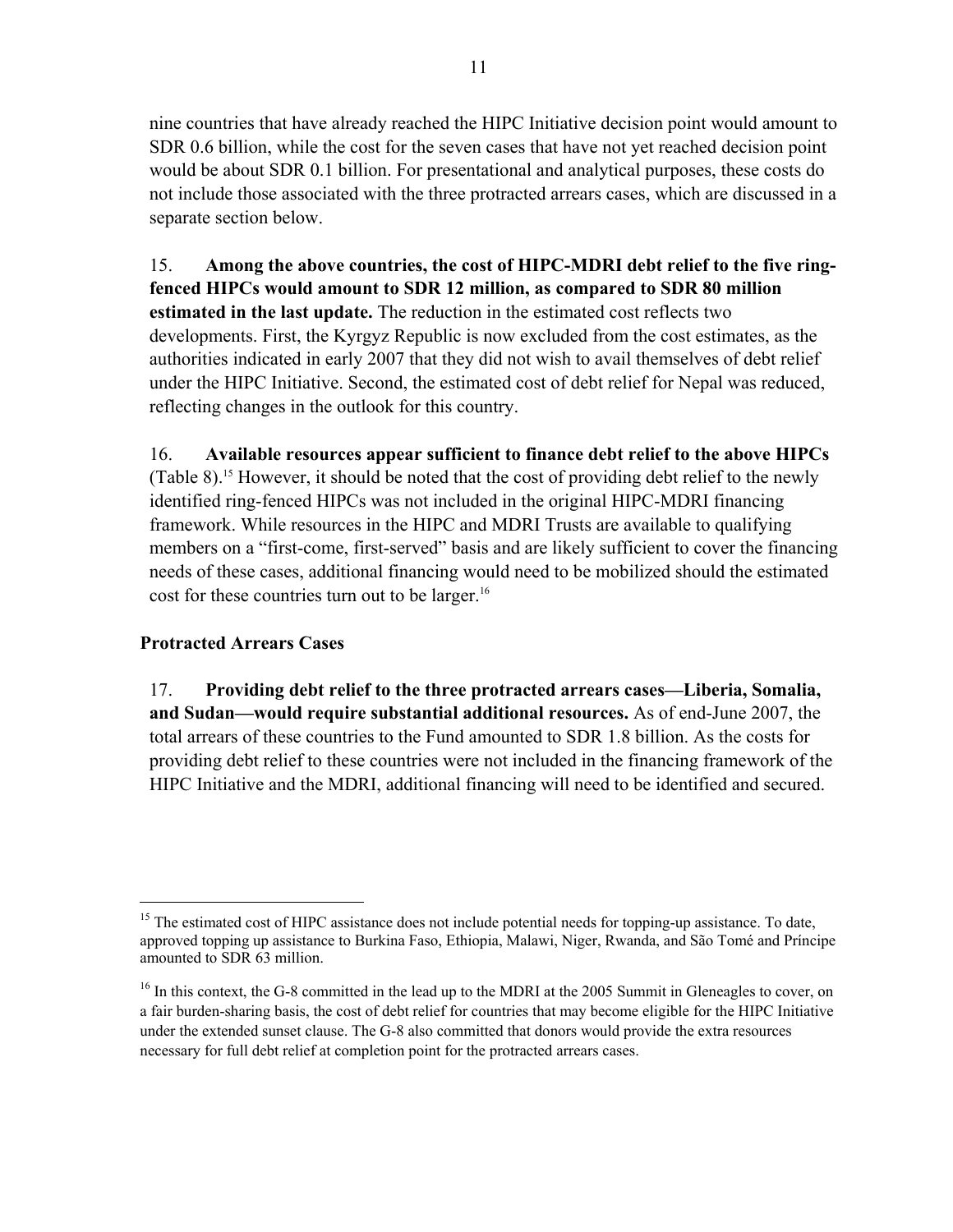| Resources available in       | 0.81   |
|------------------------------|--------|
| HIPC sub-account 2/          | 0.47   |
| <b>MDRI-I Trust</b>          | 0.30   |
| <b>MDRI-II Trust</b>         | 0.04   |
| <b>Financing needed from</b> | 0.7275 |
| HIPC sub-account             | 0.41   |
| <b>MDRI-I Trust</b>          | 0.30   |
| <b>MDRI-II Trust</b>         | 0.02   |
| <b>Remaining balance</b>     | 0.08   |
| <b>HIPC</b> sub-account      | 0.06   |
| <b>MDRI-I Trust</b>          | 0.01   |
| <b>MDRI-II Trust</b>         | 0.02   |

Table 8. Financing of Debt Relief to the Remaining HIPCs 1/ (In billions of SDRs; end-June 2007 NPV terms)

1/ Excluding Liberia, Somalia, and Sudan.

2/ Including resources in the HIPC Umbrella account.

18. **In light of Liberia's strengthened cooperation with the Fund, Fund management has proposed a financing package to mobilize the needed resources for financing debt relief to Liberia**. It is important that sufficient resources be forthcoming to secure the package so as to allow the Fund to proceed with arrears clearance and debt relief for Liberia expeditiously.

**IV. SUBSIDIZATION OF EMERGENCY ASSISTANCE**

19. **The Executive Board, in January 2005, decided to extend the subsidization of emergency post-conflict assistance (EPCA) to emergency assistance for natural disasters (ENDA) for PRGF-eligible member countries, subject to resource availability**. It was estimated that subsidy resources of about SDR 45–65 million would need to be mobilized for 2005–09. Since then, firm pledges of about SDR 30 million have been committed by 17 countries, with the remaining SDR 15–35 million yet to be mobilized.

20. **Subsidy resources for both ENDA and EPCA are estimated to amount to about SDR 27.5 million** (Table 9), including the balances available in the three sub-accounts and forthcoming disbursements of existing pledges. Of this amount, SDR 6.5 million is available for subsidization of EPCA only, SDR 8 million for subsidization of ENDA only, and about SDR 12.9 million for subsidization of both types of assistance.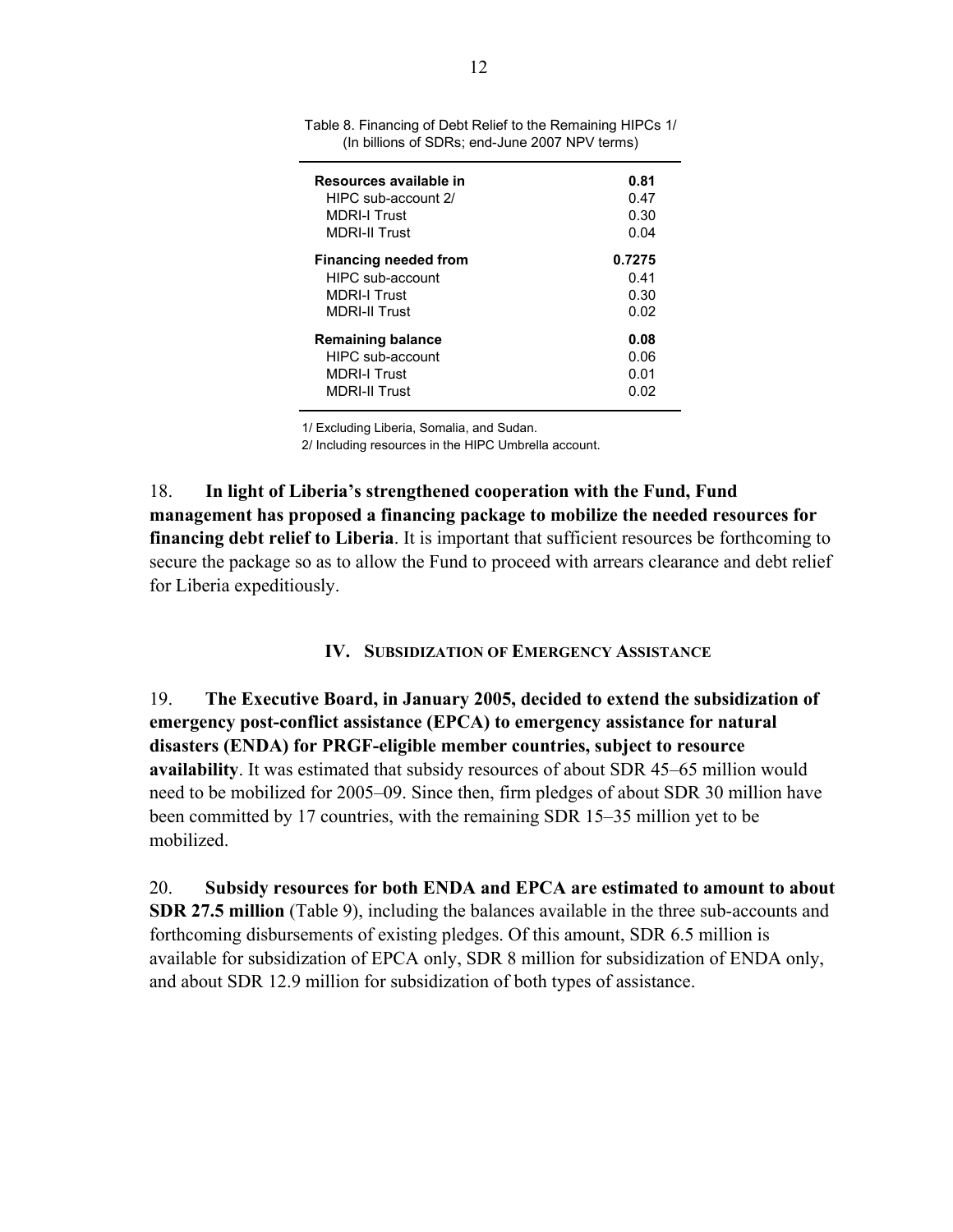| for the Existing Cases<br>(In millions of SDRs; end-June 2007 NPV terms) |      |  |  |  |
|--------------------------------------------------------------------------|------|--|--|--|
| Resources available in                                                   | 27.5 |  |  |  |
| EPCA account                                                             | 6.5  |  |  |  |
| <b>FNDA</b> account 1/                                                   | 8.0  |  |  |  |
| EPCA/ENDA joint account                                                  | 12.9 |  |  |  |
| Financing needed for                                                     | 18.8 |  |  |  |
| <b>EPCA</b>                                                              | 7.8  |  |  |  |
| <b>FNDA</b>                                                              | 11.0 |  |  |  |
| Remaining balance                                                        | 8.6  |  |  |  |
|                                                                          |      |  |  |  |

1/ Including forthcoming disbursements of SDR 7.6 million.

21. **Total resources needed for subsidization of outstanding emergency assistance are estimated at SDR 19 million in end-June 2007 NPV terms** (Table 10). Currently available subsidy resources are, therefore, likely sufficient to cover the estimated needs of the existing cases. Subsidy resources available for new requests would amount to SDR 8.6 million, adequate to support subsidization of new ENDA/EPCA credit of about SDR 45 million.

|                 | Credit outstanding<br>(as of end-August 2007) needs (in NPV terms) | Estimated subsidy |
|-----------------|--------------------------------------------------------------------|-------------------|
| <b>ENDA</b>     | 111.1                                                              | 11.0              |
| Grenada         | 3.7                                                                | 0.3               |
| <b>Maldives</b> | 4.1                                                                | 0.4               |
| Sri Lanka       | 103.4                                                              | 10.3              |
| <b>EPCA</b>     | 40.7                                                               | 7.8               |
| Côte D'Ivoire   | 40.7                                                               | 7.8               |
| Total           | 151.8                                                              | 18.8              |

Table 10. ENDA/EPCA Credit Outstanding and Subsidy Needs 1/ (In millions of SDRs)

1/ Excluding credit outstanding that is not subject to subsidization and future cases.

22. **Looking ahead, new requests for EPCA are anticipated in the coming months, including a possible second purchase by Côte d'Ivoire, which will require mobilization of additional subsidy resources**. Based on the current interest rate assumptions, the projected subsidy needs of the forthcoming requests will likely exceed the available resources. As subsidy resources, if not sufficient, are available to PRGF-eligible countries

Table 9. Subsidization of Emergency Assistance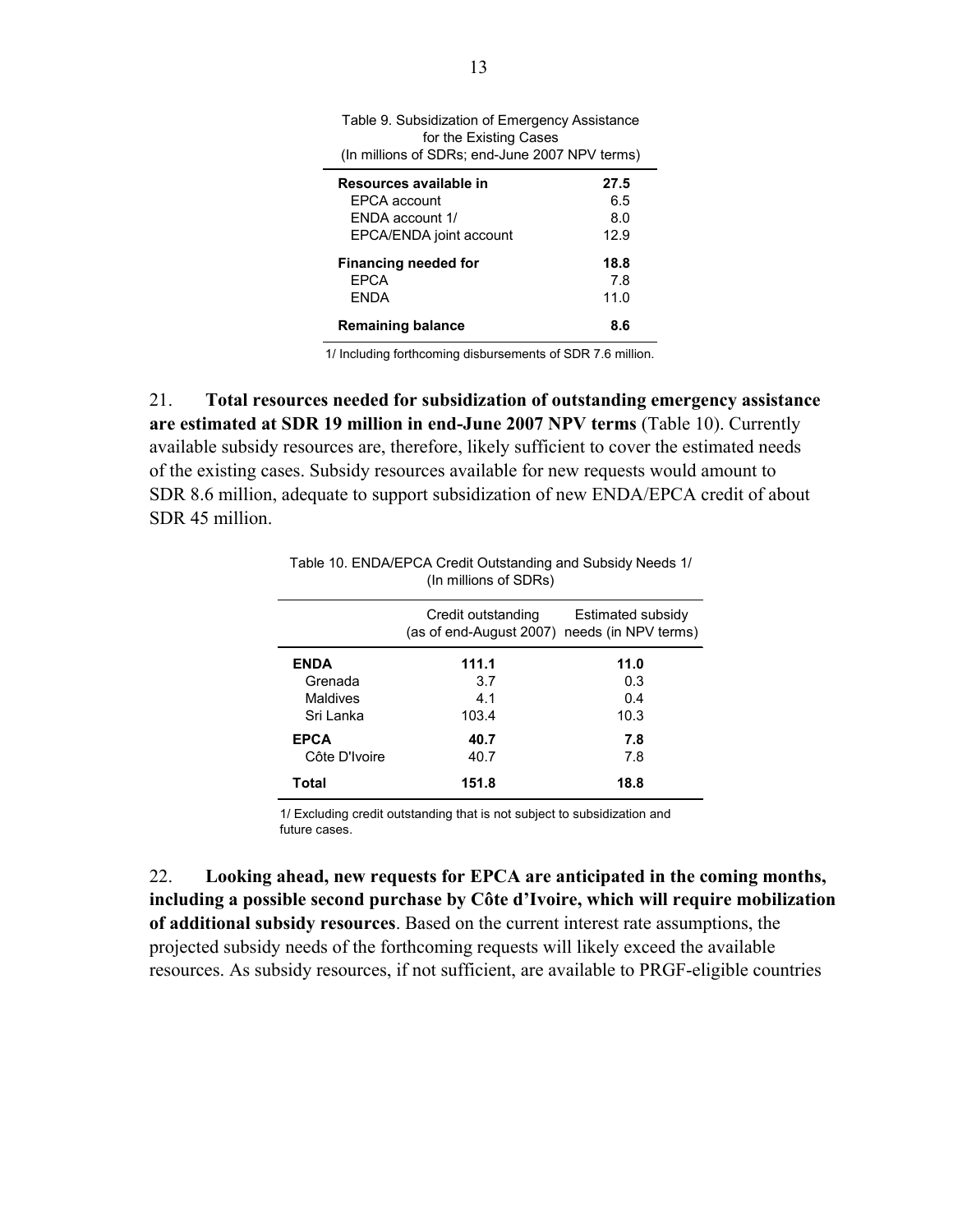on a pro-rata basis,17 in the absence of additional resources, there is no assurance that current and prospective users of emergency assistance will receive full subsidization of their entire ENDA and/or EPCA purchases. In this context, the original target for subsidy contributions of SDR 45–65 million set in early 2005 remains appropriate. It is, therefore, a matter of urgency to mobilize the remaining amount of SDR 15–35 million to enable the Fund to meet new requests for subsidization of emergency assistance in a timely manner.

#### **V. PROPOSED DECISION**

The following decision, which may be adopted by a majority of the votes cast, is proposed for adoption by the Executive Board:

The Executive Board notes the report entitled "Update on the Financing of the Fund's Concessional Assistance and Debt Relief to Low-Income Member Countries", and decides that (i) the semi-annual reviews of the financing of the MDRI-I and MDRI-II Trusts, contemplated in paragraphs 1 and 2, respectively, of Decision No.13588- (05/99) MDRI, adopted November 23, 2005, effective January 5, 2006, and (ii) the semi-annual review of the financing of the Trust for Special PRGF Operations for the Heavily Indebted Poor Countries and Interim PRGF Subsidy Operations, contemplated in paragraph 2 of Decision No. 11436-(97/10) adopted February 4, 1997, as amended, are completed.

<sup>17</sup> See *Subsidization of the Fund's Emergency Assistance for Natural Disasters to PRGF-Eligible Members*  (1/10/05) and *Instrument to Establish the Post-Conflict and Natural Disaster Emergency Assistance Subsidy Account for PRGF-Eligible Members* (Decision No. 13417-(05/5), adopted January 21, 2005).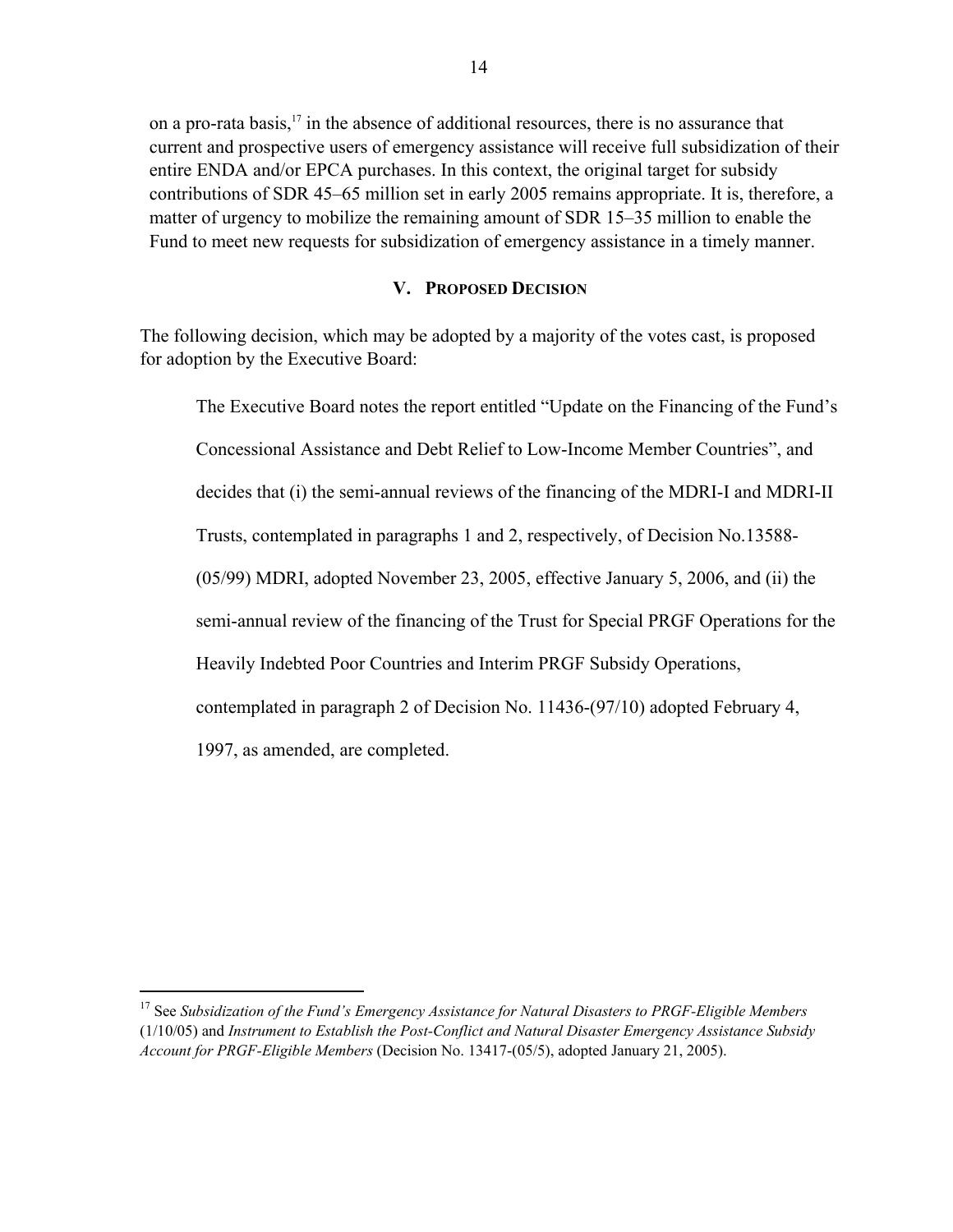| Contributor                                   | Date of<br>pledge | Contribution<br>pledge | <b>SDR</b><br>equivalent 1/ | Contribution<br>received |
|-----------------------------------------------|-------------------|------------------------|-----------------------------|--------------------------|
|                                               |                   |                        |                             |                          |
| Sub-Account 1: EPCA subsidization only        |                   |                        |                             |                          |
| Belgium                                       | Mar. 2002         | SDR 0.63               | 0.6                         | 0.6                      |
| Canada                                        | Oct. 2002         | Can\$ 3.25             | 1.7                         | 1.7                      |
| Norway                                        | Jun. 2002         | <b>SDR 3.0</b>         | 3.0                         | 3.0                      |
| Sweden                                        | Jan. 2002         | <b>SDR 0.8</b>         | 0.8                         | 0.8                      |
| Switzerland                                   | Mar. 2002         | <b>US\$ 1.0</b>        | 0.8                         | 0.8                      |
| United Kingdom                                | Oct. 2001         | £2.5                   | 2.9                         | 2.9                      |
| <b>Sub Total</b>                              |                   |                        | 9.7                         | 9.7                      |
| Sub-Account 2: ENDA subsidization only        |                   |                        |                             |                          |
| Australia                                     | Jun. 2005         | Aus\$ 2.0              | 1.3                         | 0.9                      |
| Austria 2/                                    | Apr. 2005         | <b>SDR 1.3</b>         | 1.3                         | 0.2                      |
| Canada                                        | Feb. 2005         | Can\$ 5.0              | 3.0                         | 1.7                      |
| China                                         | May 2005          | <b>US\$ 2.0</b>        | 1.4                         | 1.4                      |
| Germany 3/                                    | Nov. 2005         | Euro 1.65              | 1.4                         | 1.4                      |
| India                                         | Feb. 2005         | SDR 1.5                | 1.5                         | $\overline{\phantom{a}}$ |
| Ireland                                       | Nov. 2006         | Euro $0.5$             | 0.5                         | 0.2                      |
| Japan                                         | Apr. 2005         | <b>US\$ 2.5</b>        | 1.7                         | 1.7                      |
| Luxembourg                                    | Feb. 2005         | Euro 1.25              | 1.1                         | 0.6                      |
| Russia                                        | Feb. 2005         | <b>US\$ 1.5</b>        | 1.0                         | 0.4                      |
| Saudi Arabia                                  | Apr. 2005         | <b>US\$4.0</b>         | 2.6                         | $\overline{a}$           |
| Switzerland                                   | Feb. 2005         | <b>US\$ 2.0</b>        | 1.4                         | 1.4                      |
| <b>Sub Total</b>                              |                   |                        | 18.2                        | 9.9                      |
| Sub-Account 3: Subsidization of EPCA and ENDA |                   |                        |                             |                          |
| France                                        | Jan. 2005         | Euro 1.5               | 1.2                         | 1.2                      |
| Netherlands 4/                                | Mar. 2002         | <b>US\$ 2.0</b>        | 1.5                         | 1.5                      |
| <b>Netherlands</b>                            | Mar. 2005         | <b>US\$ 2.0</b>        | 1.4                         | 1.4                      |
| Norway                                        | Feb. 2005         | NKr 10.0               | 1.1                         | 1.1                      |
| Sweden                                        | Feb. 2005         | <b>US\$ 10.0</b>       | 6.6                         | 6.6                      |
| United Kingdom                                | Feb. 2005         | £1.0                   | 1.2                         | 1.2                      |
| <b>Sub Total</b>                              |                   |                        | 13.0                        | 13.0                     |
| <b>Total</b>                                  |                   |                        | 40.9                        | 32.6                     |
| Memorandum item:                              |                   |                        |                             |                          |
| Pledges made since beginning of 2005          |                   |                        | 29.7                        | 21.3                     |

Table 11. Subsidy Contributions for Emergency Assistance (In millions; as of end-June 2007)

1/ For contributions which have been fully received, the SDR equivalent is the actual SDR amount received using the exchange rate on the value date. For contributions that are not yet disbursed, the SDR equivalent is calculated using the exchange rate at end-June 2007.

3/ To subsidize the rate of charge on purchases by Sri Lanka and Maldives under ENDA following the 2004 tsunami.

4/ Initial contribution, previously earmarked for EPCA.

<sup>2/</sup> Reflecting investment income to be generated on a deposit agreement, effective May 2006.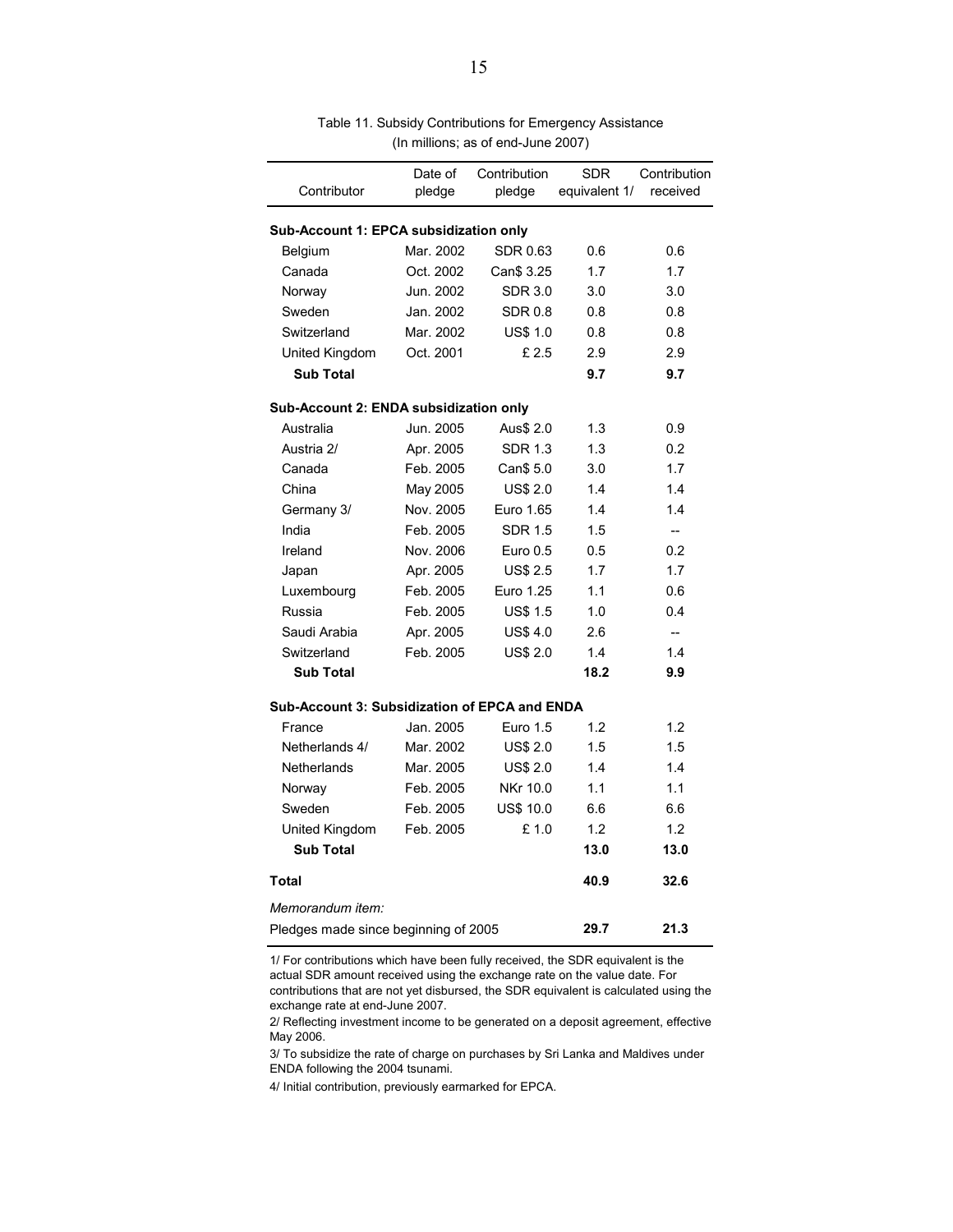|                                   | PRGF-ESF Trust 1/2/  |                                      |                          |                          | PRGF-HIPC Trust                       |                           |  |
|-----------------------------------|----------------------|--------------------------------------|--------------------------|--------------------------|---------------------------------------|---------------------------|--|
|                                   |                      | Subsidy contributions "as needed" 3/ |                          |                          | Subsidies and HIPC                    | Of which:                 |  |
|                                   | For<br>subsidization | For MDRI<br>debt relief              | Total                    | Loan<br>commitments      | grant contributions<br>"as needed" 3/ | Pending<br>"as needed" 3/ |  |
| <b>TOTAL</b>                      | 2,068.9              | 1,120.0                              | 3,188.9                  | 15,759.7                 | 1,561.6                               | 32.2                      |  |
| <b>Major industrial countries</b> | 1,299.0              | 818.8                                | 2,117.8                  | 12,864.8                 | 880.5                                 |                           |  |
| Canada                            | 126.6                | 84.8                                 | 211.5                    | 700.0                    | 48.8                                  |                           |  |
| France                            | 251.5                | 116.4                                | 367.9                    | 2,900.0                  | 82.2                                  | --                        |  |
| Germany                           | 112.5                | 66.1                                 | 178.6                    | 2,750.0                  | 127.2                                 | --                        |  |
| Italy                             | 49.4                 | 84.4                                 | 133.741                  | 1,380.0                  | 63.6                                  |                           |  |
| Japan                             | 395.5                | 253.4                                | 648.9                    | 5,134.8                  | 144.0                                 |                           |  |
| United Kingdom                    | 264.4                | 155.4                                | 419.8                    |                          | 82.2                                  |                           |  |
| <b>United States</b>              | 99.1                 | 58.3                                 | 157.4                    | --                       | 332.6                                 |                           |  |
| Other advanced countries          | 644.6                | 250.4                                | 895.0                    | 2,452.8                  | 299.7                                 |                           |  |
| Australia                         | 12.0                 | 3.7                                  | 15.7                     |                          | 24.8                                  |                           |  |
| Austria                           | 59.5                 | $\overline{a}$                       | 59.5                     | $\overline{\phantom{a}}$ | 14.3                                  |                           |  |
| Belgium                           | 66.1                 | 39.5                                 | 105.6                    | 350.0                    | 35.3                                  |                           |  |
| Denmark                           | 40.1                 | 23.6                                 | 63.7                     | 100.0                    | 18.5                                  |                           |  |
| Finland                           | 25.7                 | 15.1                                 | 40.9                     | --                       | 8.0                                   |                           |  |
| Greece                            | 22.7                 | 13.3                                 | 36.0                     | $\overline{a}$           | 6.3                                   |                           |  |
| Iceland                           | 2.6                  | 1.5                                  | 4.1                      | ä.                       | 0.9                                   |                           |  |
| Ireland                           | 5.3                  | 2.4                                  | 7.6                      | --                       | 5.9                                   |                           |  |
| Israel                            | Щ,                   | L.                                   | $\overline{\phantom{a}}$ | $\overline{a}$           | 1.8                                   |                           |  |
| Korea                             | 38.9                 | 21.0                                 | 59.9                     | 92.7                     | 15.9                                  |                           |  |
| Luxembourg                        | 12.8                 | $\overline{a}$                       | 12.8                     | -−                       | 0.7                                   |                           |  |
| Netherlands                       | 128.5                | $\overline{a}$                       | 128.5                    | 450.0                    | 45.4                                  |                           |  |
| New Zealand                       | $\overline{a}$       | ÷.                                   | $\sim$                   | $\overline{\phantom{a}}$ | 1.7                                   |                           |  |
|                                   | 26.6                 | 15.7                                 | 42.3                     | 150.0                    | 18.5                                  |                           |  |
| Norway                            |                      |                                      |                          |                          |                                       |                           |  |
| Portugal                          | 2.6                  | 1.4                                  | 4.0                      | $\overline{a}$           | 6.6                                   |                           |  |
| San Marino                        | μ.                   | $\overline{\phantom{a}}$             | $\overline{\phantom{a}}$ | --                       | 0.05                                  |                           |  |
| Singapore                         | 11.0                 | 6.5                                  | 17.5                     | -−                       | 16.5                                  |                           |  |
| Spain                             | 15.9                 | 3.1                                  | 19.1                     | 708.4                    | 23.3                                  |                           |  |
| Sweden                            | 109.0                | 65.0                                 | 174.0                    |                          | 18.3                                  |                           |  |
| Switzerland                       | 65.2                 | 38.5                                 | 103.6                    | 601.7                    | 37.0                                  | --                        |  |
| <b>Fuel exporting countries</b>   | 10.2                 | 6.1                                  | 16.3                     | 49.5                     | 114.3                                 | 23.2                      |  |
| Algeria                           | $\sim$               |                                      | 44                       | ۰.                       | 5.5                                   |                           |  |
| Bahrain                           | Ξ.                   | Ξ.                                   | Ξ.                       |                          | 0.9                                   | 0.9                       |  |
| Brunei Darussalam                 | $\sim$               | $\sim$                               | $\overline{a}$           | $\overline{a}$           | 0.1                                   | $\sim$                    |  |
| Gabon                             | Ξ.                   | $\overline{a}$                       | --                       | $\overline{a}$           | 2.5                                   | 1.9                       |  |
| Iran, Islamic Republic of         | 1.0                  | 0.6                                  | 1.5                      | $\overline{a}$           | 2.2                                   |                           |  |
| Kuwait                            | $\overline{a}$       | $\overline{a}$                       | $\overline{a}$           | $\overline{a}$           | 3.1                                   |                           |  |
| Libya                             | Ξ.                   |                                      | Ξ.                       |                          | 7.3                                   |                           |  |
| Nigeria                           | $\sim$               | $\sim$                               | $\overline{a}$           | --                       | 13.9                                  | --                        |  |
| Oman                              | $\overline{a}$       | $\overline{a}$                       | $\overline{a}$           | $\overline{a}$           | 0.8                                   |                           |  |
| Qatar                             | -−                   | --                                   | -−                       | --                       | 0.5                                   |                           |  |
| Saudi Arabia                      | 9.2                  | 5.5                                  | 14.7                     | 49.5                     | 53.5                                  |                           |  |
| <b>United Arab Emirates</b>       | $\overline{a}$       |                                      | --                       |                          | 3.8                                   |                           |  |
| Venezuela                         | --                   | Ξ.                                   | Ξ.                       |                          | 20.4                                  | 20.4                      |  |

Table 12. Summary of Bilateral Contributions to the PRGF-ESF and PRGF-HIPC Trusts (In millions of SDRs; as of end-June 2007)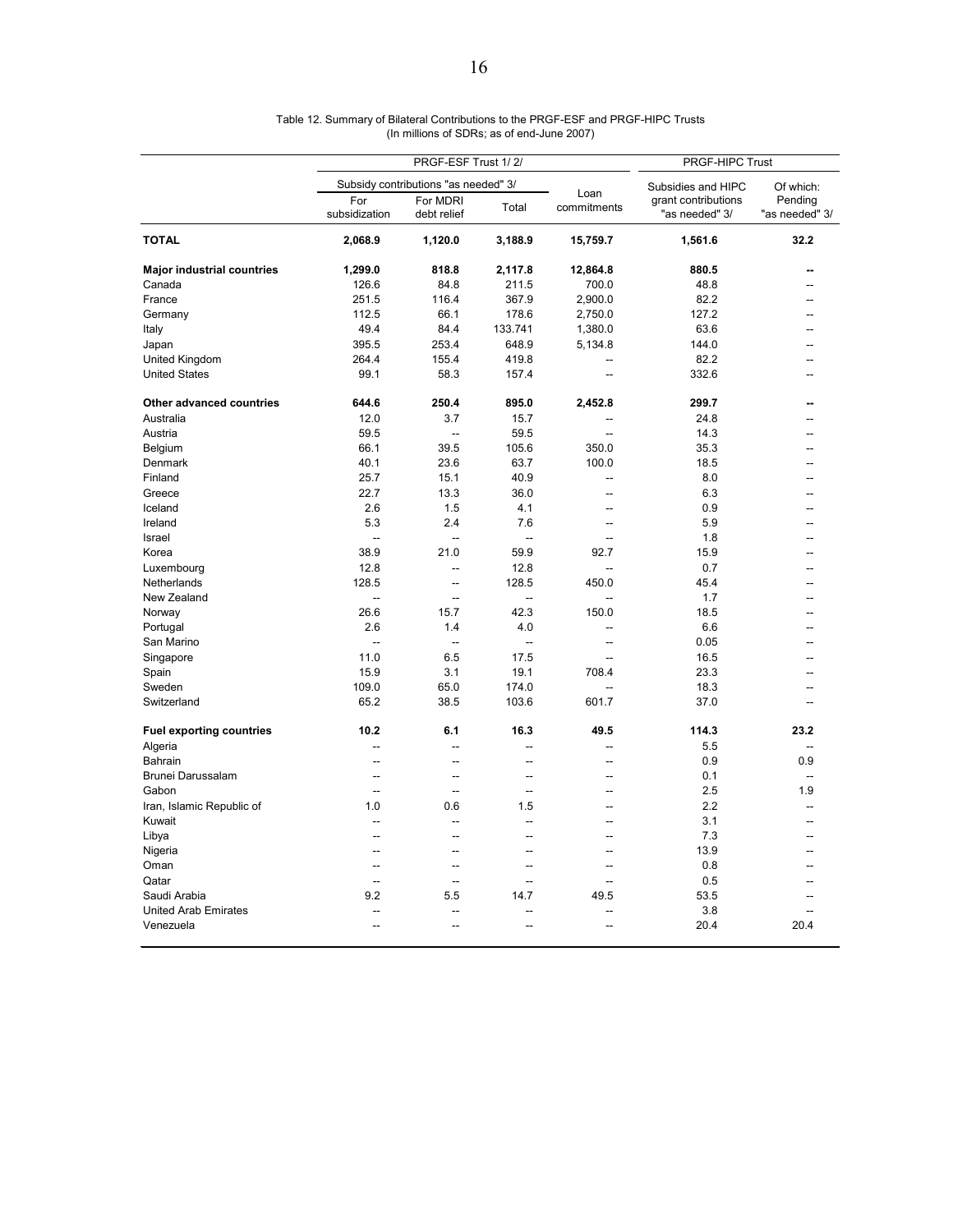|                                | PRGF-ESF Trust 1/2/                  |                         |                          |                     | PRGF-HIPC Trust                       |                           |  |
|--------------------------------|--------------------------------------|-------------------------|--------------------------|---------------------|---------------------------------------|---------------------------|--|
|                                | Subsidy contributions "as needed" 3/ |                         |                          |                     | Subsidies and HIPC                    | Of which:                 |  |
|                                | For<br>subsidization                 | For MDRI<br>debt relief | Total<br>committed       | Loan<br>commitments | grant contributions<br>"as needed" 3/ | Pending<br>"as needed" 3/ |  |
| Other developing countries     | 103.3                                | 44.8                    | 148.1                    | 355.6               | 224.1                                 | 9.1                       |  |
| Argentina                      | 19.6                                 | 11.5                    | 31.0                     | $\overline{a}$      | 16.2                                  | 6.4                       |  |
| Bangladesh                     | 0.6                                  | 0.2                     | 0.8                      | --                  | 1.7                                   |                           |  |
| <b>Barbados</b>                | -−                                   | -−                      | Ξ.                       |                     | 0.4                                   |                           |  |
| <b>Belize</b>                  | $\sim$                               | $\sim$                  | $\sim$                   | $\overline{a}$      | 0.3                                   |                           |  |
| Botswana                       | 1.0                                  | 0.6                     | 1.6                      | --                  | 5.7                                   |                           |  |
| <b>Brazil</b>                  | --                                   | --                      | $\overline{\phantom{a}}$ |                     | 15.0                                  |                           |  |
| Cambodia                       | $\sim$                               | $\sim$                  | ÷.                       | $\overline{a}$      | 0.04                                  |                           |  |
| Chile                          | 2.2                                  | 1.3                     | 3.5                      | --                  | 4.4                                   |                           |  |
| China                          | 9.5                                  | 4.2                     | 13.8                     | 200.0               | 19.7                                  |                           |  |
| Colombia                       | $\sim$                               | $\overline{a}$          | ÷.                       | $\overline{a}$      | 0.9                                   |                           |  |
| Cyprus                         | Ξ.                                   | --                      | ÷.                       | Ξ.                  | 0.8                                   |                           |  |
| Dominican Republic             | $\overline{a}$                       | $\sim$                  | $\sim$                   | $\sim$              | 0.5                                   | 0.5                       |  |
| Egypt                          | 7.4                                  | 4.3                     | 11.7                     | 155.6               | 1.3                                   | $\overline{a}$            |  |
| Fiji                           | --                                   | --                      | μ.                       | Ξ.                  | 0.1                                   | --                        |  |
| Ghana                          | $\overline{a}$                       | $\overline{a}$          | $\overline{a}$           | $\overline{a}$      | 0.5                                   | --                        |  |
| Grenada                        | $\overline{a}$                       | L.                      | L.                       | Ξ.                  | 0.1                                   | 0.1                       |  |
| India                          | 11.9                                 | $\overline{a}$          | 11.9                     | $\sim$              | 22.9                                  | $\sim$                    |  |
| Indonesia                      | 3.6                                  | 2.1                     | 5.8                      | $\overline{a}$      | 8.2                                   | --                        |  |
| Jamaica                        | --                                   | --                      | ц.                       | --                  | 2.7                                   |                           |  |
| Lebanon                        | ÷.                                   | $\overline{a}$          | $\sim$                   | ۰.                  | 0.4                                   | 0.4                       |  |
| Malaysia                       | 19.0                                 | 11.2                    | 30.2                     | $\overline{a}$      | 12.7                                  | $\sim$                    |  |
| Maldives                       | --                                   | $\overline{a}$          | $\overline{a}$           |                     | 0.01                                  | 0.0                       |  |
|                                | 0.9                                  | 0.5                     | 1.3                      | $\overline{a}$      | 1.1                                   |                           |  |
| Malta                          |                                      | $\overline{a}$          | $\sim$                   | $\overline{a}$      | 0.1                                   |                           |  |
| Mauritius                      | --<br>-−                             | --                      | Ξ.                       |                     |                                       |                           |  |
| Mexico                         | $\overline{a}$                       |                         |                          | --                  | 54.5<br>$0.00*$                       |                           |  |
| Micronesia, F. S.              |                                      | -−<br>3.2               | 44<br>8.5                |                     |                                       |                           |  |
| Morocco                        | 5.4                                  |                         |                          | --                  | 1.6                                   |                           |  |
| Pakistan                       | 2.1                                  | 0.3                     | 2.5                      | ц.                  | 3.4                                   |                           |  |
| Paraguay                       | $\overline{a}$                       | $\overline{a}$          | $\sim$                   | --                  | 0.1                                   |                           |  |
| Peru                           | --                                   |                         | $\overline{a}$           | $\overline{a}$      | 2.5                                   |                           |  |
| Philippines                    |                                      |                         | Ξ.                       | --                  | 6.7                                   |                           |  |
| Samoa                          | --                                   |                         | ш.                       | --                  | $0.00*$                               |                           |  |
| South Africa                   | -−                                   | --                      | Ξ.                       | --                  | 28.6                                  |                           |  |
| Sri Lanka                      | Ξ.                                   | Ξ.                      | ÷.                       | Ξ.                  | 0.6                                   |                           |  |
| St. Lucia                      | --                                   | --                      | Ξ.                       | --                  | 0.1                                   |                           |  |
| St. Vincent and the Grenadines | --                                   | -−                      | Ξ.                       | --                  | 0.1                                   |                           |  |
| Swaziland                      | $\sim$                               | $\overline{a}$          | $\sim$                   | $\overline{a}$      | 0.01                                  |                           |  |
| Thailand                       | 7.4                                  | 4.4                     | 11.9                     |                     | 4.5                                   |                           |  |
| Tonga                          | $\overline{a}$                       | $\overline{a}$          | $\overline{\phantom{a}}$ |                     | 0.0                                   |                           |  |
| <b>Trinidad and Tobago</b>     | $\overline{a}$                       | μ.                      | $\overline{a}$           | --                  | 1.6                                   | 1.6                       |  |
| Tunisia                        | 0.6                                  | 0.3                     | 0.9                      | $\overline{a}$      | 1.5                                   |                           |  |
| Turkey                         | 11.3                                 | --                      | 11.3                     |                     | $\overline{\phantom{a}}$              |                           |  |
| Uruguay                        | 0.8                                  | 0.5                     | 1.3                      | $\overline{a}$      | 2.2                                   |                           |  |
| Vanuatu                        |                                      |                         |                          |                     | 0.1                                   | 0.1                       |  |
| Vietnam                        | --                                   | --                      | Ξ.                       |                     | 0.4                                   | $\overline{\phantom{a}}$  |  |

Table 12 (continued). Summary of Bilateral Contributions to the PRGF-ESF and PRGF-HIPC Trusts (In millions of SDRs; as of end-June 2007)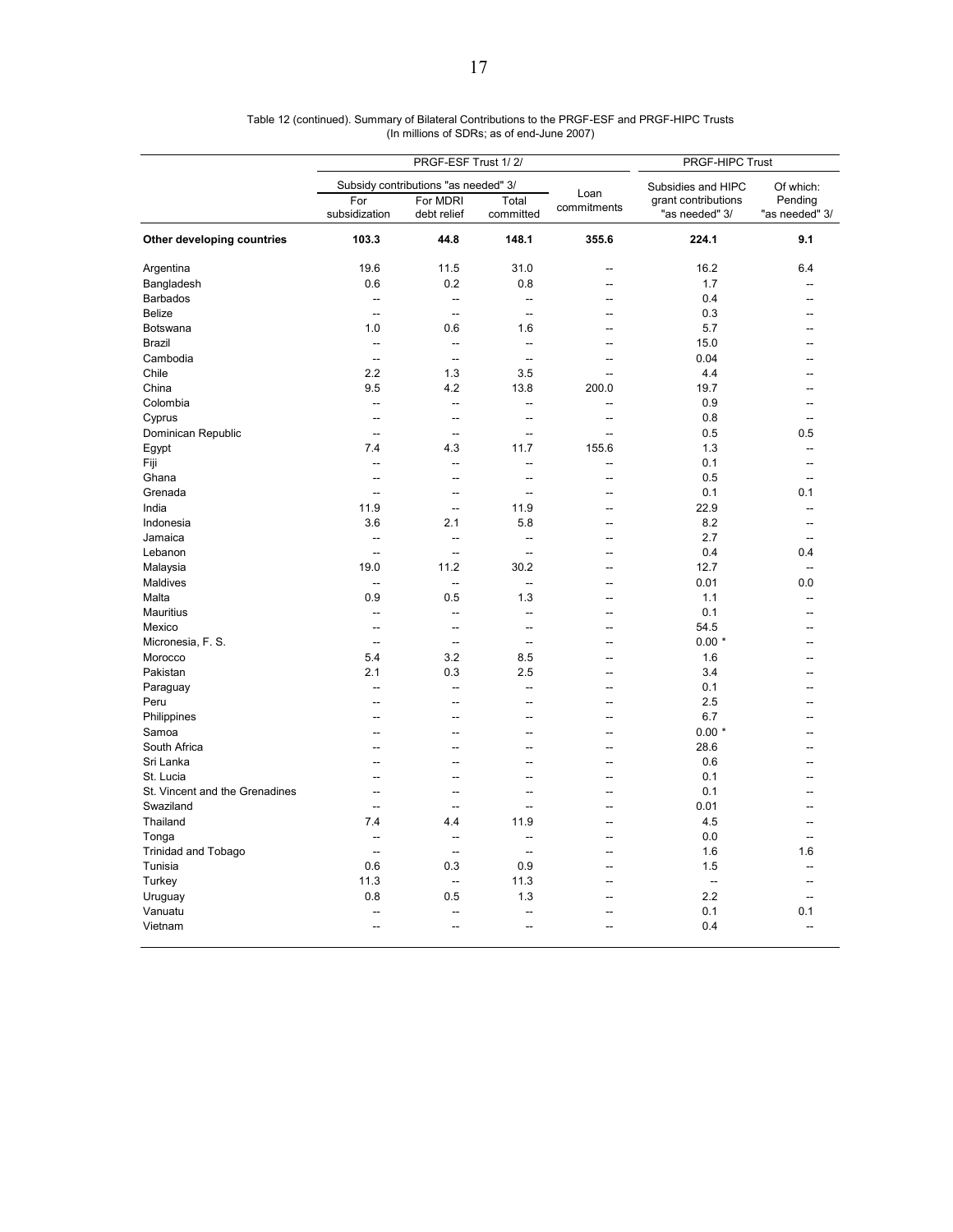|                                                                       |                                      | PRGF-ESF Trust 1/2/     | PRGF-HIPC Trust    |             |                                       |                           |
|-----------------------------------------------------------------------|--------------------------------------|-------------------------|--------------------|-------------|---------------------------------------|---------------------------|
|                                                                       | Subsidy contributions "as needed" 3/ |                         |                    | Loan        | Subsidies and HIPC                    | Of which:                 |
|                                                                       | For<br>subsidization                 | For MDRI debt<br>relief | Total<br>committed | commitments | grant contributions<br>"as needed" 3/ | Pending<br>"as needed" 3/ |
| <b>Countries in transition</b>                                        | 11.8                                 |                         | 11.8               |             | 42.9                                  |                           |
| Croatia                                                               | --                                   |                         |                    |             | 0.4                                   |                           |
| Czech Republic                                                        | 11.8                                 | --                      | 11.8               |             | 4.1                                   |                           |
| Estonia                                                               | --                                   | --                      | --                 |             | 0.5                                   | --                        |
| Hungary                                                               | --                                   | --                      | --                 |             | 6.0                                   |                           |
| Latvia                                                                |                                      |                         | --                 |             | 1.0                                   |                           |
| Poland                                                                | --                                   |                         | --                 |             | 12.0                                  |                           |
| <b>Russian Federation</b>                                             | --                                   |                         | --                 |             | 14.6                                  |                           |
| Slovak Republic                                                       | --                                   |                         | --                 |             | 4.0                                   |                           |
| Slovenia                                                              |                                      |                         |                    |             | 0.4                                   |                           |
| Memorandum Item:<br><b>OPEC Fund for International</b><br>Development |                                      |                         |                    | 37.0        |                                       |                           |

#### (In millions of SDRs; as of end-June 2007) Table 12 (concluded). Summary of Bilateral Contributions to the PRGF-ESF and PRGF-HIPC Trusts

\* Less than SDR 5,000.

1/ Subsidy contributions of Bangladesh, Belgium, Czech Republic, India, Luxembourg, Netherlands, Saudi Arabia, Sweden, and Thailand are held in the PRGF Subsidy Account. Tunisia's contribution is held in both PRGF Subsidy Account and ESF Subsidy Account. All other countries' contributions are held in the PRGF-ESF Subsidy Account.

2/ Excludes the G-8 commitment of SDR 100 million in end-2005 NPV terms and new ESF subsidy contributions.

3/ Estimated values of total contributions include forthcoming contributions that are not yet received. The term "as needed" refers to the nominal sum of concessional assistance taking into account the profile of subsidy needs associated with PRGF lending and the provision of HIPC assistance, respectively.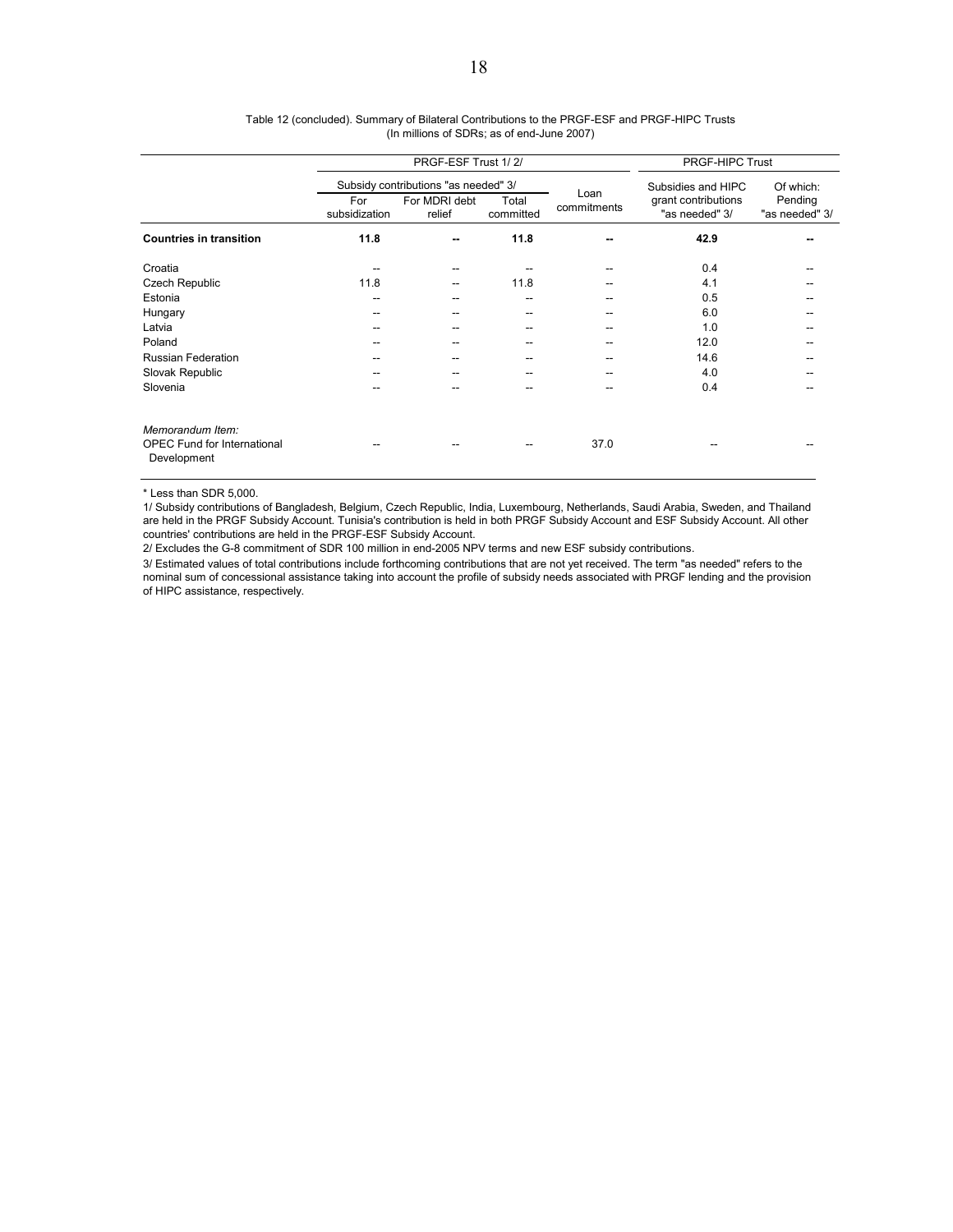| Table 13. PRGF-ESF Trust-Subsidy Agreements 1/ |  |
|------------------------------------------------|--|
| (In millions of SDRs; as of end-June 2007)     |  |

|                                                                       | Effective date of              |                                    |              | Deposit/Investment Amount |                          |                      | Maturity                                   |
|-----------------------------------------------------------------------|--------------------------------|------------------------------------|--------------|---------------------------|--------------------------|----------------------|--------------------------------------------|
|                                                                       | agreement                      | Vehicle 2/                         | Agreed       | Received                  | Outstanding              | Rate<br>(percent)    | (years)                                    |
|                                                                       |                                |                                    |              |                           |                          |                      |                                            |
| Austria<br>Austrian National Bank<br>Austrian National Bank           | Jun. 8, 1988<br>Apr. 19, 1994  | Admin. Account<br>Admin. Account   | 60.0<br>50.0 | 60.0<br>50.0              | Ξ.<br>Ξ.                 | 0.5<br>0.5           | $5\frac{1}{2} - 10$<br>$5\frac{1}{2} - 10$ |
| <b>Belgium</b><br>National Bank of Belgium                            | Jun. 30, 1989                  | Admin. Account                     | 100.0        | 100.0                     | $\overline{a}$           | 0.5                  | 10                                         |
| National Bank of Belgium                                              | Apr. 21, 1994                  | Admin. Account                     | 80.0         | 80.0                      | $\overline{a}$           | 0.5                  | 10                                         |
| <b>Botswana</b><br>Bank of Botswana 3/4/                              | Jun. 30, 1994                  | Admin, Account                     | 6.9          | 6.9                       |                          | 2.0                  | 10                                         |
| Chile                                                                 |                                |                                    |              |                           |                          |                      |                                            |
| Banco Central de Chile                                                | Aug. 24, 1994                  | Admin. Account                     | 15.0         | 15.0                      | ш.                       | 0.5                  | 5                                          |
| Greece<br><b>Bank of Greece</b><br><b>Bank of Greece</b>              | Nov. 30, 1988<br>Apr. 22, 1994 | Admin. Account<br>Admin. Account   | 35.0<br>35.0 | 35.0<br>35.0              | Ξ.                       | 0.5<br>0.5           | $5\frac{1}{2} - 10$<br>$5\frac{1}{2} - 10$ |
| Indonesia                                                             |                                |                                    |              |                           |                          |                      |                                            |
| Bank Indonesia 5/                                                     | Jun. 23, 1994                  | Admin. Account                     | 25.0         | 25.0                      | Ξ.                       | $\ddot{\phantom{1}}$ | 10                                         |
| Iran, Islamic Republic of<br>Central Bank of Iran                     | May 24, 1994                   | Admin. Account                     | 5.0          | 5.0                       | $\overline{a}$           | 0.5                  | 10                                         |
| Malaysia<br>Bank Negara Malaysia                                      | May 17, 1988                   | Subsidy Account                    | 40.0         | 40.0                      |                          | 0.5                  | 10                                         |
| Bank Negara Malaysia 4/                                               | Jun. 30, 1994                  | Subsidy Account                    | 40.0         | 40.0                      | Ξ.                       | 2.0                  | 10                                         |
| Malta                                                                 |                                |                                    |              |                           |                          |                      |                                            |
| Central Bank of Malta<br>Central Bank of Malta                        | Dec. 13, 1989<br>May 27, 1994  | Subsidy Account<br>PRGF-ESF        | 1.4<br>1.4   | 1.4<br>1.4                | $\overline{a}$<br>÷.     | 0.5<br>0.5           | 13<br>13                                   |
|                                                                       |                                | Subsidy Account                    |              |                           |                          |                      |                                            |
| Pakistan                                                              |                                |                                    |              |                           |                          |                      |                                            |
| State Bank of Pakistan 6/                                             | Apr. 21, 1994                  | PRGF-ESF<br>Subsidy Account        | 10.0         | 9.3                       | 9.3                      | 0.5                  | 16                                         |
| Portugal                                                              |                                |                                    |              |                           |                          |                      |                                            |
| Banco do Portugal                                                     | May 5, 1994                    | Admin. Account                     | 13.1         | 13.1                      | 1.3                      | 0.5                  | $6 - 10$                                   |
| Saudi Arabia                                                          |                                |                                    |              |                           |                          |                      |                                            |
| The Saudi Fund for Development and<br>the Kingdom of Saudi Arabia 7/  | April 11, 2006                 | PRGF-ESF<br>Subsidy Account        | 132.6        | 38.2                      | 38.2                     | 0.5                  | 151/2                                      |
| Singapore                                                             |                                |                                    |              |                           |                          |                      |                                            |
| Monetary Authority of Singapore<br>Monetary Authority of Singapore 4/ | Nov. 4, 1988<br>May 20, 1994   | Subsidy Account<br>Subsidy Account | 40.0<br>40.0 | 40.0<br>40.0              | Ξ.                       | 2.0<br>2.0           | 10<br>10                                   |
| Spain<br>Government of Spain 8/                                       | Feb. 8, 1995                   | PRGF-ESF                           | 60.3         | 31.9                      | 31.9                     | 0.5                  | 10                                         |
|                                                                       |                                | Subsidy Account                    |              |                           |                          |                      |                                            |
| Thailand                                                              |                                |                                    |              |                           |                          |                      |                                            |
| Bank of Thailand<br>Bank of Thailand                                  | Jun. 14, 1988<br>Apr. 22, 1994 | Subsidy Account<br>Subsidy Account | 20.0<br>40.0 | 20.0<br>40.0              | $\overline{\phantom{a}}$ | 2.0<br>2.0           | 10<br>10                                   |
| <b>Trinidad and Tobago</b>                                            |                                |                                    |              |                           |                          |                      |                                            |
| Government of Trinidad and Tobago                                     | Dec. 7, 2006                   | PRGF-ESF<br>Subsidy Account        | 3.0          | ц.                        | --                       | 1.0                  | 10                                         |
| Tunisia<br>Banque Centrale de Tunisie 9/                              | May 4, 1994                    | Subsidy Account                    | 3.6          | 3.6                       | $\overline{a}$           | 0.5                  | 10                                         |
| Uruguay                                                               |                                |                                    |              |                           |                          |                      |                                            |
| Banco Central del Uruguay 10/                                         | Jul. 7, 1994                   | Subsidy Account                    | 7.2          | 7.2                       |                          |                      | 10                                         |
| Total                                                                 |                                |                                    | 864.4        | 738.0                     | 80.8                     |                      |                                            |

1/ Subsidy contributions to the PRGF-ESF Trust result from the difference between the investment income on contributions and the below market rate of interest paid to contributors.

2/ In January 2006, the original PRGF Subsidy Account was renamed as the PRGF-ESF Subsidy Account, and two new subsidy accounts, the ESF Subsidy Account and the PRGF Subsidy Account, were established. For deposits/investments that have not yet expired, the current name of the account is presented. For deposits/investments that have been repaid, the old name of Subsidy Account is kept.

3/ Equivalent of US\$10 million (at the exchange rate of June 29, 1994).

4/ The Fund made early repayments to Botswana, Malaysia, and Singapore on March 1, 2004. 5/ Interest rate paid is equivalent to the return on investment by the Fund on this deposit (net of any costs), less 2.0 percent per annum. If the interest rate obtained is less than 2.0 per annum, the deposit shall bear zero interest.

6/ All the deposits will be repaid together at the end of sixteen years after the date of the first deposit.<br>7/ Including (i) a new investment of SDR 38.2 million; and (ii) a rollover of two investments of SDR 49.8 milli deposit of SDR 16.7 million from the PRGF-HIPC Trust upon their maturities in 2011, 2011-14, and 2018, respectively.

8/ The investment coincides with the repayment of each of the first nine (out of ten) semiannual installments of a drawing of the PRGF-ESF Trust loan of SDR 67 million from the Government of Spain (the Instituto de Crédito Oficial).

9/ Equivalent of US\$5 million (at the exchange rate of May 11, 1994).

10/ Interest rate paid is equivalent to the return on this investment by the Fund (net of any costs), less 2.6 percent per annum. If the interest rate obtained by the Fund is 2.6 percent per annum or less, the investment shall bear zero interest.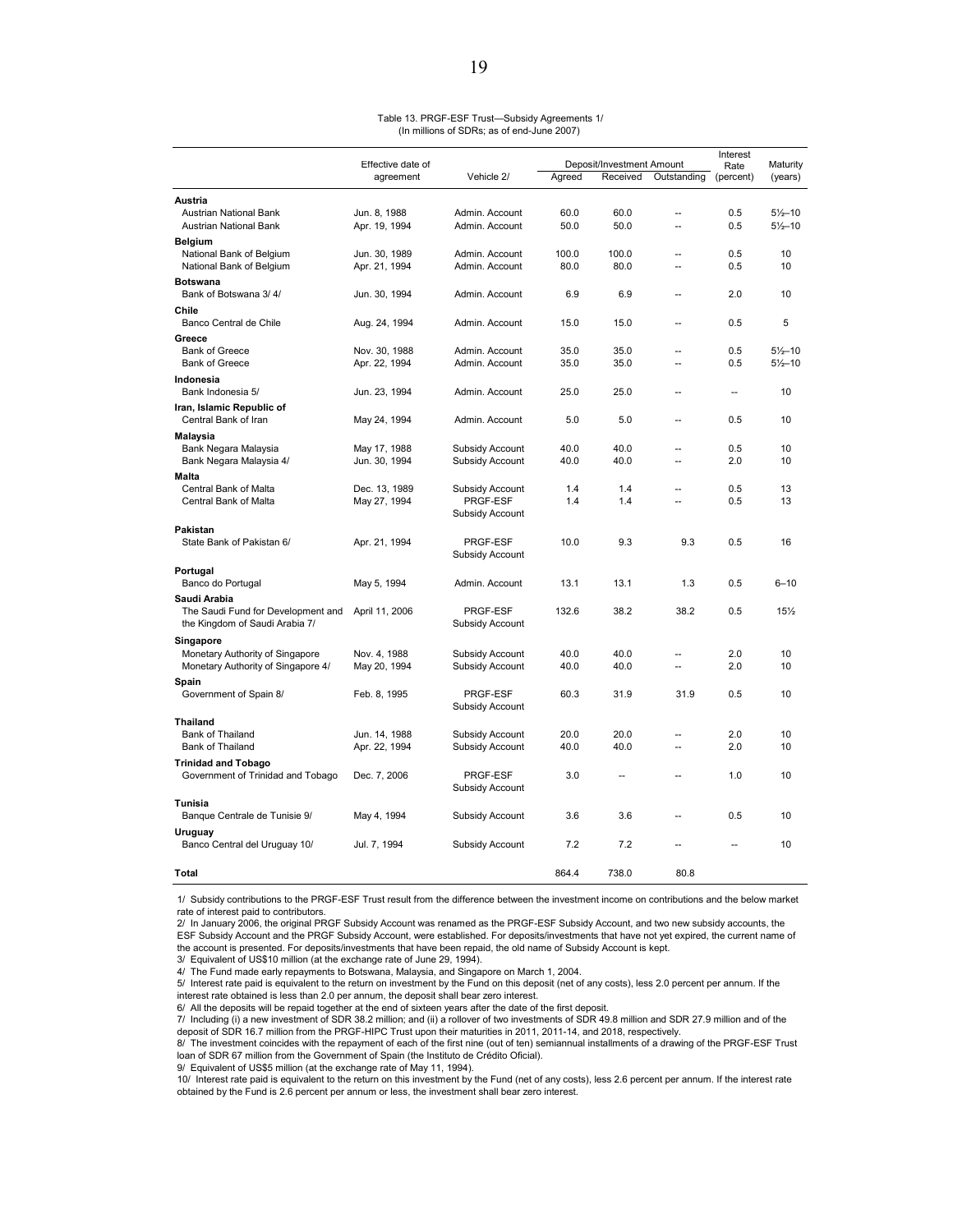| Table 14. PRGF-ESF Trust-Loan Agreements   |  |
|--------------------------------------------|--|
| (In millions of SDRs; as of end-June 2007) |  |

|                                                   |                                |                                        |                     |              | Amount Disbursed            |                                        |                       |
|---------------------------------------------------|--------------------------------|----------------------------------------|---------------------|--------------|-----------------------------|----------------------------------------|-----------------------|
|                                                   | Effective date<br>of agreement | <b>Expiration date</b><br>for drawings | Loan<br>commitments | Amount       | In percent of<br>commitment | Early repayment related<br>to the MDRI | Amount<br>outstanding |
| <b>Belgium</b>                                    |                                |                                        |                     |              |                             |                                        |                       |
| National Bank of Belgium 1/                       | Jul. 2, 1999                   | Dec. 31, 2014                          | 350.0               | 244.7        | 69.9                        | 163.0                                  | 63.4                  |
| Canada                                            |                                |                                        |                     |              |                             |                                        |                       |
| Government of Canada                              | Feb. 22, 1989                  | Dec. 31, 1997                          | 300.0               | 300.0        | 100.0                       | 16.1                                   |                       |
| Government of Canada                              | May 9, 1995                    | Dec. 31, 2005                          | 400.0               | 400.0        | 100.0                       | 110.1                                  | 207.2                 |
| China                                             |                                |                                        |                     |              |                             |                                        |                       |
| Government of China 1/                            | Jul. 05, 1994                  | Dec. 31, 2014                          | 200.0               | 176.3        | 88.1                        | 37.7                                   | 90.8                  |
| Denmark                                           |                                |                                        |                     |              |                             |                                        |                       |
| National Bank of Denmark                          | May 3, 2000                    | Dec. 31, 2003                          | 100.0               | 100.0        | 100.0                       | 100.0                                  |                       |
| Egypt                                             |                                |                                        |                     |              |                             |                                        |                       |
| Central Bank of Egypt 1/                          | Jun. 13, 1994                  | Dec. 31, 2014                          | 155.6               | 100.0        | 64.3                        | 21.9                                   | 28.1                  |
| <b>France</b>                                     |                                |                                        |                     |              |                             |                                        |                       |
| Agence Française de Développement 2/              | Apr. 05, 1988                  | Dec. 31, 1997                          | 800.0               | 800.0        | 100.0                       |                                        |                       |
| Agence Française de Développement 2/              | Jan. 03, 1995                  | Dec. 31, 2005                          | 750.0               | 750.0        | 100.0                       |                                        | 390.8                 |
| Agence Française de Développement 1/2/            | Dec. 17, 1999                  | Dec. 31, 2014                          | 1,350.0             | 557.0        | 41.3                        | 376.1                                  | 180.9                 |
| Germany                                           |                                |                                        |                     |              |                             |                                        |                       |
| Kreditanstalt für Wiederaufbau                    | Mar. 31, 1989                  | Dec. 31, 1997                          | 700.0               | 700.0        | 100.0                       | 19.7                                   | $\overline{a}$        |
| Kreditanstalt für Wiederaufbau                    | May 17, 1995                   | Dec. 31, 2005                          | 700.0               | 700.0        | 100.0                       | 313.0                                  | 196.3                 |
| Kreditanstalt für Wiederaufbau 1/                 | Jun. 19, 2000                  | Dec. 31, 2009                          | 1,350.0             | 377.3        | 27.9                        | 180.6                                  | 196.6                 |
| Italy                                             |                                |                                        |                     |              |                             |                                        |                       |
| Bank of Italy 3/                                  | Oct. 04, 1990                  | Dec. 31, 1997                          | 370.0               | 370.0        | 100.0                       | 11.7                                   | $\overline{a}$        |
| Bank of Italy 3/                                  | May. 29, 1998                  | Dec. 31, 2005                          | 210.0               | 210.0        | 100.0                       | 170.9                                  | ä.                    |
| Bank of Italy 1/                                  | Mar. 1, 2000                   | Dec. 31, 2014                          | 800.0               | 497.9        | 62.2                        | 63.5                                   | 434.5                 |
| Japan                                             |                                |                                        |                     |              |                             |                                        |                       |
| Japan Bank for International Cooperation 4/       | Apr. 12, 1988                  | Dec. 31, 1997                          | 2.200.0             | 2,200.0      | 100.0                       | Ξ.                                     |                       |
| Japan Bank for International Cooperation 1/4/     | Oct. 05, 1994                  | Dec. 31, 2014                          | 2,934.8             | 2,682.8      | 91.4                        |                                        | 2.046.5               |
| Korea                                             |                                |                                        |                     |              |                             |                                        |                       |
| Bank of Korea<br>Bank of Korea                    | Apr. 20 1989<br>Jun. 20, 1994  | Dec. 31, 1997<br>Dec. 31, 2005         | 65.0<br>27.7        | 65.0<br>27.7 | 100.0<br>100.0              | 0.3<br>20.0                            |                       |
|                                                   |                                |                                        |                     |              |                             |                                        |                       |
| <b>Netherlands</b>                                |                                |                                        | 450.0               | 214.5        | 47.7                        | 55.2                                   | 159.3                 |
| Bank of the Netherlands 1/                        | Sep. 29, 1999                  | Dec. 31, 2014                          |                     |              |                             |                                        |                       |
| Norway                                            |                                |                                        | 90.0                | 90.0         | 100.0                       | 2.7                                    |                       |
| Bank of Norway<br>Bank of Norway                  | Apr. 14, 1988<br>Jun. 16, 1994 | Dec. 31, 1997<br>Dec. 31, 2005         | 60.0                | 60.0         | 100.0                       | 32.5                                   |                       |
|                                                   |                                |                                        |                     |              |                             |                                        |                       |
| <b>OPEC Fund for International Development 5/</b> | Dec. 20, 1994                  | Dec. 31, 2005                          | 37.0                | 37.0         | 100.0                       | 25.7                                   |                       |
| Spain                                             |                                |                                        |                     |              |                             |                                        |                       |
| Bank of Spain 6/                                  | Jun. 20, 1988                  | Jun. 30, 1993                          | 216.4               | 216.4        | 100.0                       | ٠.                                     |                       |
| Government of Spain                               | Feb. 08, 1995                  | Dec. 31, 2005                          | 67.0                | 67.0         | 100.0                       | L.                                     | 35.1                  |
| Bank of Spain 1/                                  | Feb. 14, 2000                  | Dec. 31, 2014                          | 425.0               | 154.9        | 36.5                        | 41.4                                   | 113.5                 |
| Switzerland                                       |                                |                                        |                     |              |                             |                                        |                       |
| Swiss Confederation 7/                            | Dec. 23, 1988                  | Dec. 31, 1997                          | 200.0               | 200.0        | 100.0                       |                                        |                       |
| Swiss National Bank 1/                            | Jun. 22, 1995                  | Dec. 31, 2014                          | 401.7               | 236.8        | 58.9                        | 44.7                                   | 114.8                 |
|                                                   |                                |                                        |                     |              |                             |                                        |                       |
| Subtotal                                          |                                |                                        | 15,710.2            | 12,535.2     | 79.8                        | 1,806.7                                | 4,257.9               |
| <b>Associated Agreement -</b>                     |                                |                                        |                     |              |                             |                                        |                       |
| Saudi Fund for Development (SFD)                  | Feb. 27, 1989                  | 8/<br>$\overline{a}$                   | 49.5                | 49.5         | 100.0                       |                                        |                       |
| Total Loan and Associated Loan Agreements 9/      |                                |                                        | 15,759.7            | 12,584.7     | 79.9                        | 1,806.7                                | 4,257.9               |
|                                                   |                                |                                        |                     |              |                             |                                        |                       |

1/ Including additional loan commitments for interim PRGF operations.

2/ Before April 17, 1998, known as Caisse Française de Développement.

3/ In late 1999, the Bank of Italy replaced the Ufficio Italiano dei Cambi as lender to the PRGF Trust.

4/ On October 1, 1999, the Export-Import Bank of Japan merged with the Overseas Economic Cooperation Fund and became the Japan Bank for International Cooperation.<br>5/ The loan commitment is for the SDR equivalent of US\$50 m

7/ The full loan commitment of SDR 200 million was drawn in January 1989; this amount was fully disbursed to borrowers by March 1994.<br>8/ On August 26, 1998, the SFD indicated that it did not intend to make further loans in from lenders to the Trust and disbursements of PRGF loans to borrowers.